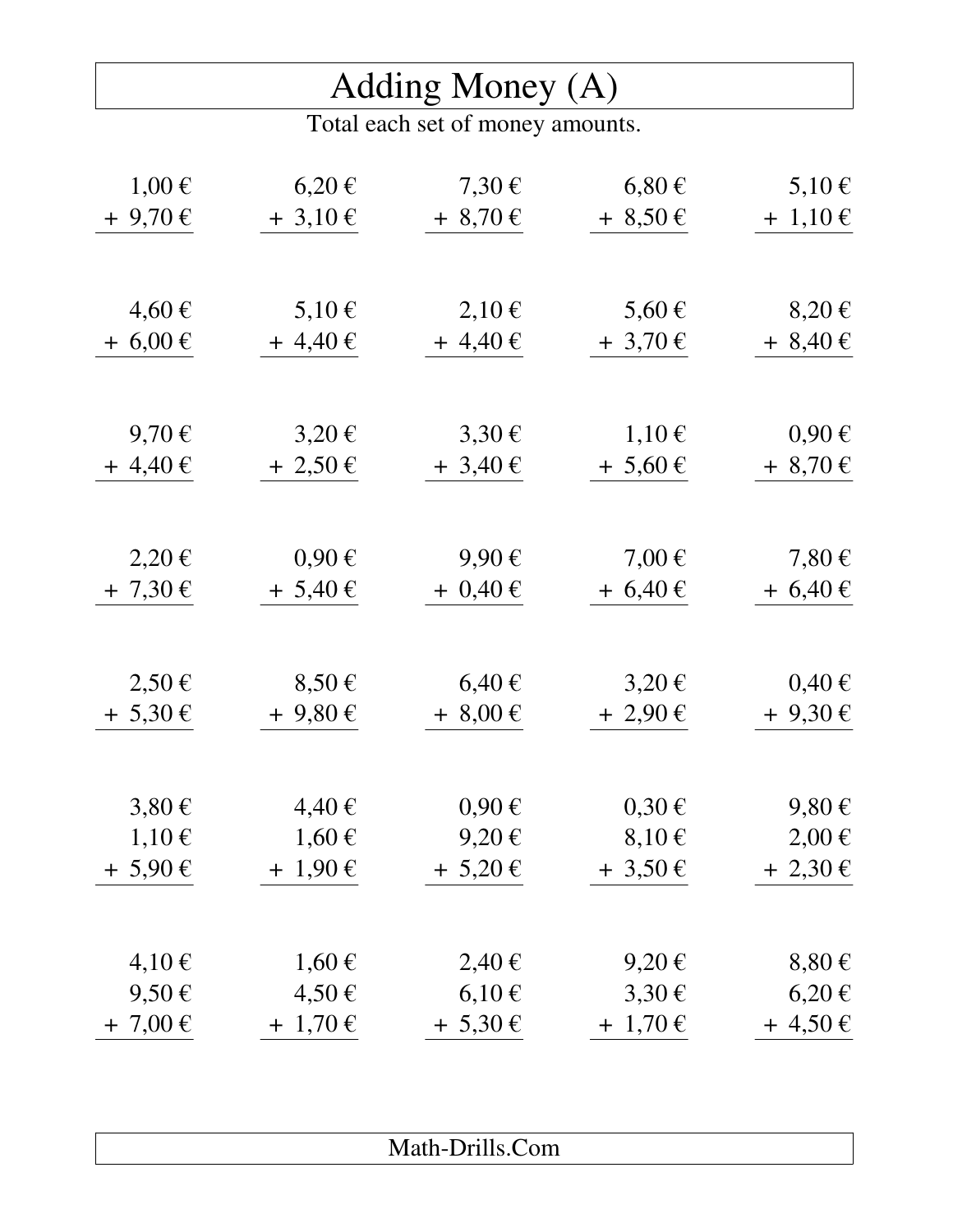## Adding Money (A) Answers

| $1,00 \in$   | $6,20 \in$    | $7,30 \in$   | $6,80 \in$   | 5,10 €       |
|--------------|---------------|--------------|--------------|--------------|
| $+9,70 \in$  | $+3,10 \in$   | $+8,70 \in$  | $+8,50 \in$  | $+ 1,10 \in$ |
| $10,70 \in$  | 9,30€         | 16,00€       | 15,30€       | $6,20 \in$   |
|              |               |              |              |              |
| $4,60 \in$   | $5,10 \in$    | $2,10 \in$   | $5,60 \in$   | $8,20 \in$   |
| $+6,00 \in$  | $+4,40 \in$   | $+4,40 \in$  | $+3,70 \in$  | $+8,40 \in$  |
| 10,60€       | $9,50 \in$    | $6,50 \in$   | $9,30 \in$   | 16,60€       |
|              |               |              |              |              |
| 9,70€        | $3,20 \in$    | $3,30 \in$   | $1,10 \in$   | $0,90 \in$   |
| $+4,40 \in$  | $+2,50 \in$   | $+3,40 \in$  | $+ 5,60 \in$ | $+8,70 \in$  |
| 14,10€       | 5,70 €        | $6,70 \in$   | $6,70 \in$   | $9,60 \in$   |
|              |               |              |              |              |
| $2,20 \in$   | $0,90 \in$    | $9,90 \in$   | $7,00 \in$   | $7,80 \in$   |
| $+7,30 \in$  | $+ 5,40 \in$  | $+ 0,40 \in$ | $+6,40 \in$  | $+6,40 \in$  |
| $9,50 \in$   | $6,30 \in$    | 10,30€       | 13,40€       | 14,20€       |
|              |               |              |              |              |
| $2,50 \in$   | $8,50 \in$    | $6,40 \in$   | $3,20 \in$   | $0,40 \in$   |
| $+ 5,30 \in$ | $+9,80 \in$   | $+8,00 \in$  | $+2,90 \in$  | $+9,30 \in$  |
| 7,80€        | 18,30€        | 14,40€       | $6,10 \in$   | 9,70€        |
|              |               |              |              |              |
| $3,80 \in$   | $4,40 \in$    | $0,90 \in$   | $0,30 \in$   | $9,80 \in$   |
| $1,10 \in$   | $1,60 \notin$ | $9,20 \in$   | $8,10 \in$   | $2,00 \in$   |
| $+ 5,90 \in$ | $+ 1,90 \in$  | $+ 5,20 \in$ | $+3,50 \in$  | $+ 2,30 \in$ |
| 10,80€       | 7,90€         | 15,30€       | 11,90€       | 14,10€       |
|              |               |              |              |              |
| 4,10€        | $1,60 \in$    | 2,40€        | $9,20 \in$   | $8,80 \in$   |
| $9,50 \in$   | 4,50€         | $6,10 \in$   | $3,30 \in$   | $6,20 \in$   |
| $+ 7,00 \in$ | $+ 1,70 \in$  | $+ 5,30 \in$ | $+ 1,70 \in$ | $+4,50 \in$  |
| 20,60€       | $7,80 \in$    | 13,80€       | 14,20€       | 19,50€       |
|              |               |              |              |              |

| Math-Drills.Com |
|-----------------|
|-----------------|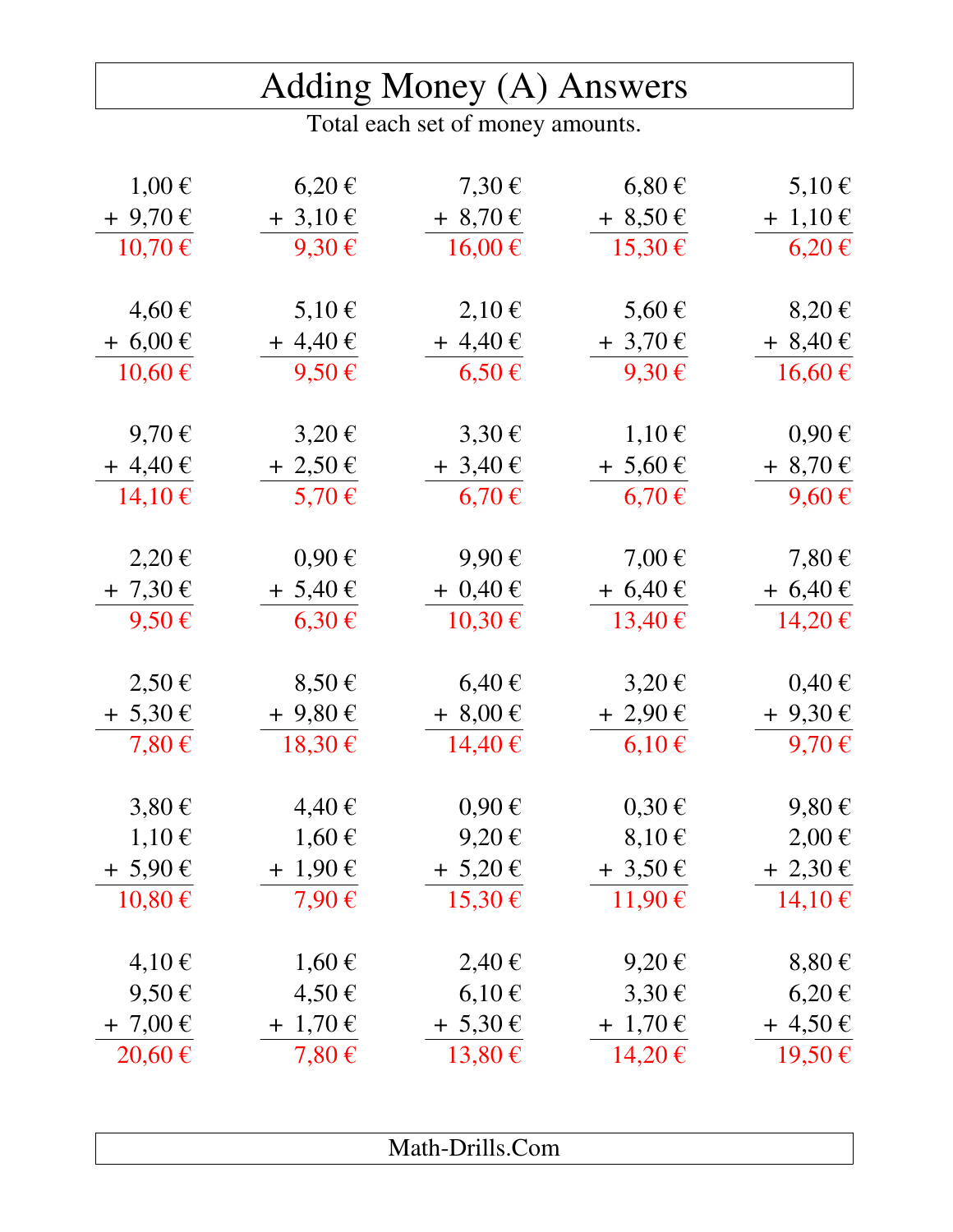#### Adding Money (B)

| 2,40€        | 8,70€        | 8,40€        | 2,40€        | $9,20 \in$   |
|--------------|--------------|--------------|--------------|--------------|
| $+ 5,40 \in$ | $+ 1,80 \in$ | $+6,10 \in$  | $+4,70 \in$  | $+ 5,00 \in$ |
|              |              |              |              |              |
|              |              |              |              |              |
| $7,10 \in$   | $2,00 \in$   | $8,30 \in$   | $9,00 \in$   | $3,60 \in$   |
| $+6,40 \in$  | $+4,10 \in$  | $+ 1,00 \in$ | $+ 0,20 \in$ | $+9,50 \in$  |
|              |              |              |              |              |
| $6,30 \in$   | $8,90 \in$   | $3,90 \in$   | $1,10 \in$   | $8,10 \in$   |
| $+2,30 \in$  | $+6,20 \in$  | $+3,00 \in$  | $+9,00 \in$  | $+8,90 \in$  |
|              |              |              |              |              |
| 7,00 $\xi$   | $8,50 \in$   | $6,00 \in$   | 5,30 €       | $2,50 \in$   |
| $+ 0.10 \in$ | $+4,10 \in$  | $+3,90 \in$  | $+6,20 \in$  | $+6,80 \in$  |
|              |              |              |              |              |
|              |              |              |              |              |
| $0,70 \in$   | $2,60 \in$   | $9,50 \in$   | $5,00 \in$   | $0,70 \in$   |
| $+9,90 \in$  | $+ 1,30 \in$ | $+ 0.50 \in$ | $+ 5,80 \in$ | $+9,10 \in$  |
|              |              |              |              |              |
| 1,90€        | $6,70 \in$   | $5,40 \in$   | 7,00 $\in$   | $2,60 \in$   |
| $9,20 \in$   | $1,10 \in$   | 9,90€        | 4,80€        | 7,90€        |
| $+4,80 \in$  | $+ 2,10 \in$ | $+ 0,40 \in$ | $+8,30 \in$  | $+ 1,40 \in$ |
|              |              |              |              |              |
| 9,20€        | 7,40 €       | $5,60 \in$   | $3,70 \in$   | $3,40 \in$   |
| $2,10 \in$   | $9,00 \in$   | $4,10 \in$   | $0,50 \in$   | 2,40€        |
| $+3,00 \in$  | $+9,50 \in$  | $+6,80 \in$  | $+3,90 \in$  | $+ 1,50 \in$ |

| Math-Drills.Com |  |
|-----------------|--|
|                 |  |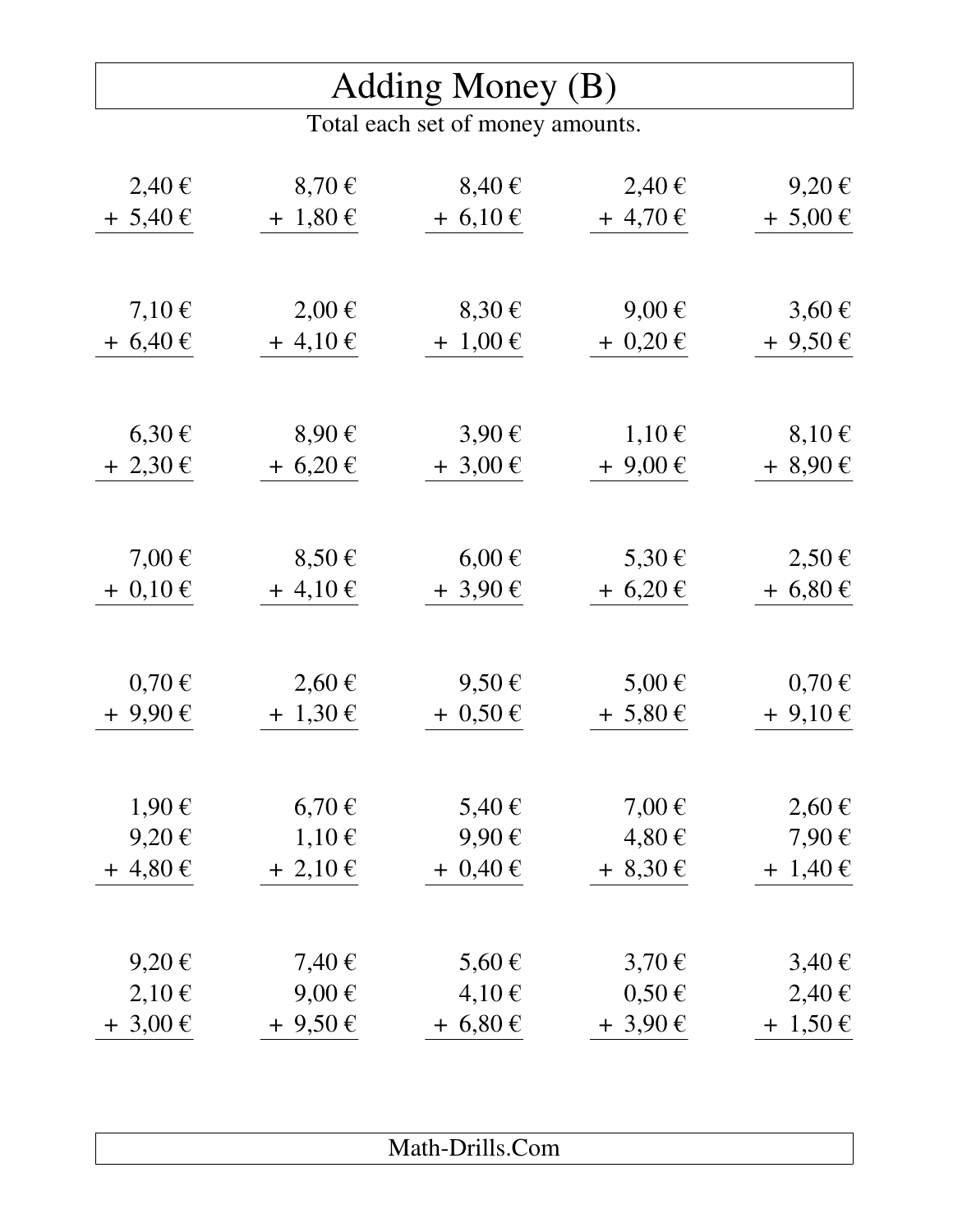|  | Adding Money (B) Answers |
|--|--------------------------|
|  |                          |

Total each set of money amounts.

| 2,40€        | $8,70 \in$   | 8,40€        | 2,40€        | $9,20 \in$   |
|--------------|--------------|--------------|--------------|--------------|
| $+ 5,40 \in$ | $+ 1,80 \in$ | $+6,10 \in$  | $+4,70 \in$  | $+ 5,00 \in$ |
| $7,80 \in$   | 10,50€       | 14,50€       | $7,10 \in$   | 14,20€       |
|              |              |              |              |              |
| $7,10 \in$   | $2,00 \in$   | $8,30 \in$   | $9,00 \in$   | $3,60 \in$   |
| $+6,40 \in$  | $+4,10 \in$  | $+1,00 \in$  | $+ 0,20 \in$ | $+9,50 \in$  |
| 13,50€       | $6,10 \in$   | $9,30 \in$   | $9,20 \in$   | 13,10€       |
| $6,30 \in$   | $8,90 \in$   | $3,90 \in$   | $1,10 \in$   | $8,10 \in$   |
| $+2,30 \in$  | $+ 6,20 \in$ | $+3,00 \in$  | $+9,00 \in$  | $+8,90 \in$  |
| $8,60 \in$   | $15,10 \in$  | $6,90 \in$   | $10,10 \in$  | $17,00 \in$  |
| 7,00 $\xi$   | $8,50 \in$   | $6,00 \in$   | 5,30 €       | $2,50 \in$   |
|              |              |              |              |              |
| $+ 0,10 \in$ | $+4,10 \in$  | $+3,90 \in$  | $+ 6,20 \in$ | $+6,80 \in$  |
| $7,10 \in$   | $12,60 \in$  | $9,90 \in$   | 11,50€       | $9,30 \in$   |
| $0,70 \in$   | $2,60 \in$   | $9,50 \in$   | $5,00 \in$   | $0,70 \in$   |
| $+9,90 \in$  | $+ 1,30 \in$ | $+ 0,50 \in$ | $+ 5,80 \in$ | $+9,10 \in$  |
| 10,60€       | $3,90 \in$   | 10,00€       | 10,80€       | $9,80 \in$   |
| $1,90 \in$   | $6,70 \in$   | $5,40 \in$   | 7,00 $\in$   | $2,60 \in$   |
|              |              |              |              |              |
| $9,20 \in$   | $1,10 \in$   | $9,90 \in$   | 4,80€        | 7,90€        |
| $+4,80 \in$  | $+ 2,10 \in$ | $+ 0,40 \in$ | $+8,30 \in$  | $+ 1,40 \in$ |
| 15,90€       | $9,90 \in$   | 15,70€       | $20,10 \in$  | 11,90€       |
| $9,20 \in$   | 7,40 €       | $5,60 \in$   | $3,70 \in$   | $3,40 \in$   |
| $2,10 \in$   | $9,00 \in$   | $4,10 \in$   | $0,50 \in$   | 2,40€        |
| $+3,00 \in$  | $+9,50 \in$  | $+6,80 \in$  | $+3,90 \in$  | $+ 1,50 \in$ |
| 14,30€       | 25,90€       | 16,50€       | $8,10 \in$   | $7,30 \in$   |
|              |              |              |              |              |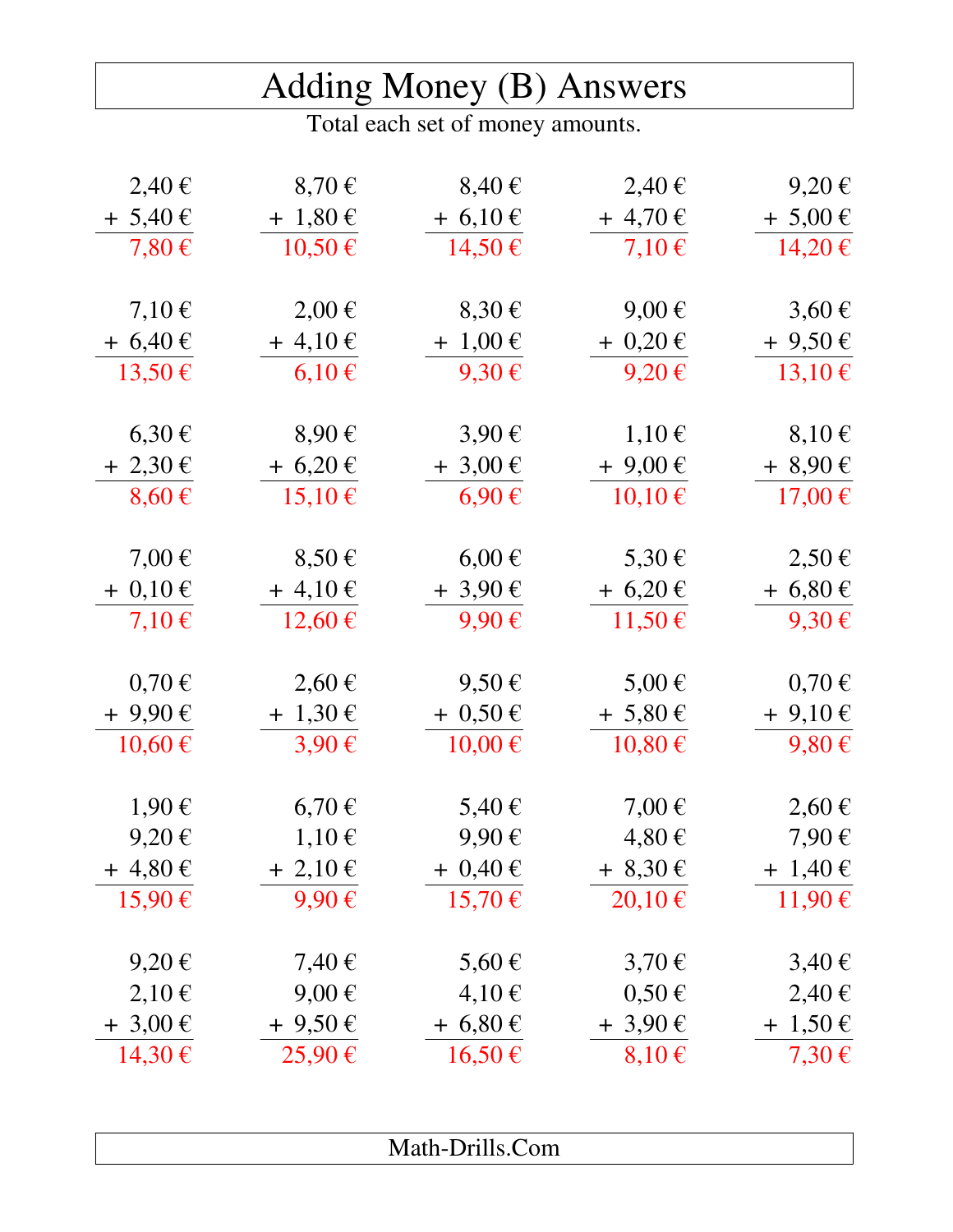#### Adding Money (C)

| $2,00 \in$  | $7,70 \in$   | $1,50 \in$   | $2,20 \in$   | 4,10€        |
|-------------|--------------|--------------|--------------|--------------|
| $+2,50 \in$ | $+ 0,20 \in$ | $+ 7,80 \in$ | $+ 1,70 \in$ | $+8,80 \in$  |
|             |              |              |              |              |
|             |              |              |              |              |
| $7,10 \in$  | $8,80 \in$   | $0,20 \in$   | $3,40 \in$   | $8,20 \in$   |
| $+7,70$ €   | $+9,70 \in$  | $+8,70 \in$  | $+ 1,30 \in$ | $+ 7,50 \in$ |
|             |              |              |              |              |
|             |              |              |              |              |
| $5,10 \in$  | 4,70€        | 9,70€        | 4,20€        | $3,90 \in$   |
| $+4,90 \in$ | $+9,10 \in$  | $+8,10 \in$  | $+ 0.80 \in$ | $+4,90 \in$  |
|             |              |              |              |              |
|             |              |              |              |              |
| $8,20 \in$  | $0.90 \in$   | $0,90 \in$   | 4,00€        | $0,20 \in$   |
| $+4,50 \in$ | $+9,30 \in$  | $+ 7,40 \in$ | $+2,80 \in$  | $+ 0,70 \in$ |
|             |              |              |              |              |
| $0,70 \in$  | $9,30 \in$   | $5,10 \in$   | $3,30 \in$   | 5,40 €       |
| $+4,50 \in$ | $+8,20 \in$  | $+ 5,70 \in$ | $+ 6,70 \in$ | $+9,70 \in$  |
|             |              |              |              |              |
|             |              |              |              |              |
| $8,70 \in$  | 4,40€        | 4,90€        | 1,40€        | 1,30€        |
| $8,80 \in$  | $2,70 \in$   | $0,30 \in$   | $9,60 \in$   | $3,10 \in$   |
| $+9,20 \in$ | $+2,10 \in$  | $+3,20 \in$  | $+ 5,30 \in$ | $+ 5,20 \in$ |
|             |              |              |              |              |
| 2,70€       | 5,90€        | $2,60 \in$   | $6,80 \in$   | $6,70 \in$   |
| $8,40 \in$  | 6,90€        | $2,90 \in$   | $9,30 \in$   | 6,70€        |
| $+8,70 \in$ | $+9,90 \in$  | $+9,70$ €    | $+9,90 \in$  | $+6,60 \in$  |
|             |              |              |              |              |

| - -<br><b>OIII</b><br>. .<br><i>INAUL DIMERICALE</i> |
|------------------------------------------------------|
|                                                      |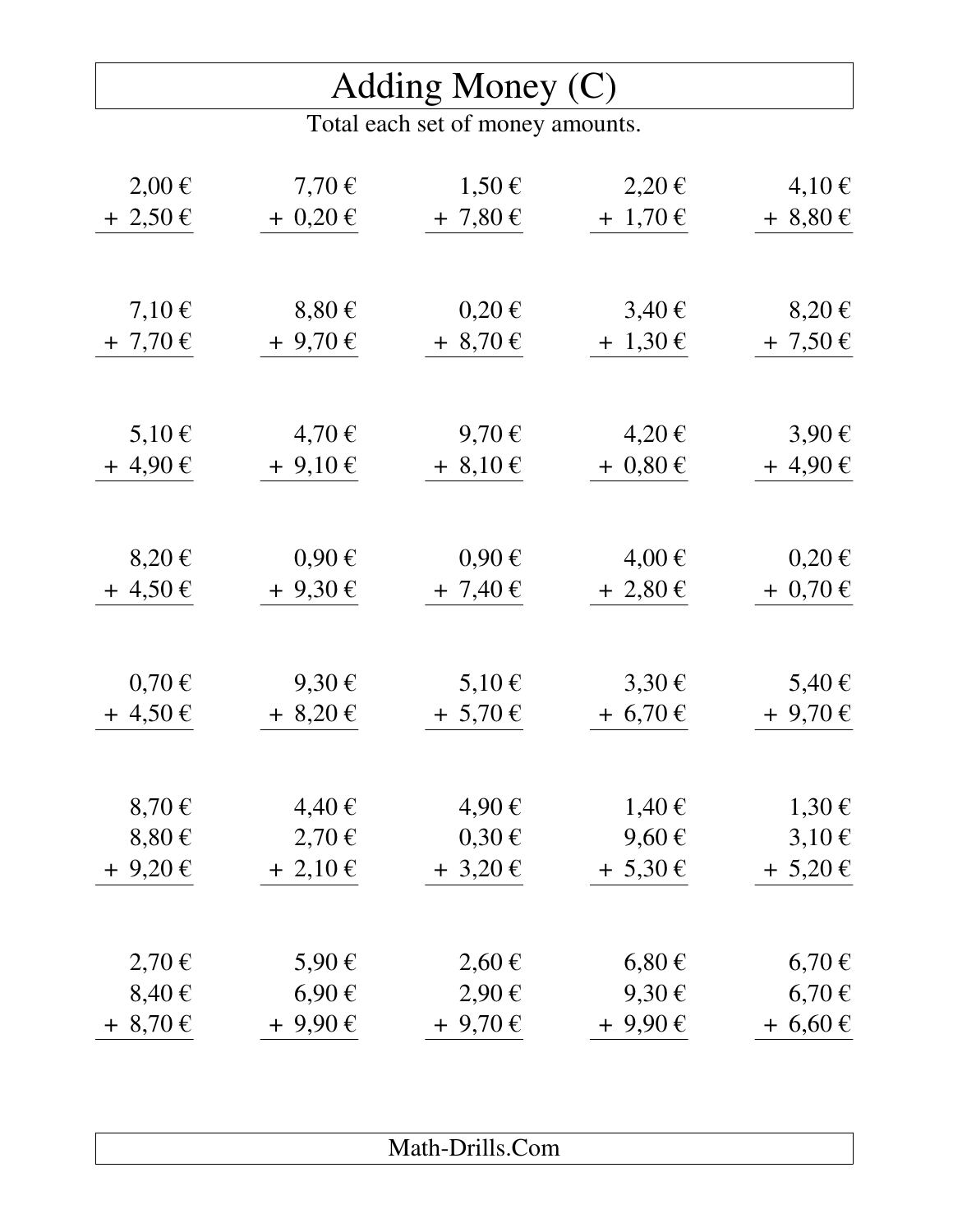|              |              | Adding Money (C) Answers         |              |              |
|--------------|--------------|----------------------------------|--------------|--------------|
|              |              | Total each set of money amounts. |              |              |
| $2,00 \in$   | $7,70 \in$   | $1,50 \in$                       | 2,20€        | $4,10 \in$   |
| $+ 2,50 \in$ | $+ 0,20 \in$ | $+ 7,80 \in$                     | $+ 1,70 \in$ | $+8,80 \in$  |
| $4,50 \in$   | $7,90 \in$   | $9,30 \in$                       | $3,90 \in$   | 12,90€       |
| $7,10 \in$   | $8,80 \in$   | $0,20 \in$                       | $3,40 \in$   | $8,20 \in$   |
| $+ 7,70 \in$ | $+9,70 \in$  | $+8,70 \in$                      | $+ 1,30 \in$ | $+ 7,50 \in$ |
| 14,80€       | $18,50 \in$  | $8,90 \in$                       | 4,70€        | 15,70€       |
| $5,10 \in$   | $4,70 \in$   | 9,70€                            | $4,20 \in$   | 3,90€        |
| $+4,90 \in$  | $+9,10 \in$  | $+8,10 \in$                      | $+ 0,80 \in$ | $+4,90 \in$  |
| $10,00 \in$  | 13,80€       | $17,80 \in$                      | $5,00 \in$   | $8,80 \in$   |
| $8,20 \in$   | $0,90 \in$   | $0,90 \in$                       | 4,00€        | $0,20 \in$   |
| $+4,50 \in$  | $+9,30 \in$  | $+ 7,40 \in$                     | $+ 2,80 \in$ | $+ 0,70 \in$ |
| $12,70 \in$  | $10,20 \in$  | $8,30 \in$                       | $6,80 \in$   | $0,90 \in$   |
| $0,70 \in$   | $9,30 \in$   | $5,10 \in$                       | $3,30 \in$   | 5,40 €       |
| $+4,50 \in$  | $+8,20 \in$  | $+ 5,70 \in$                     | $+ 6,70 \in$ | $+9,70$ €    |
| 5,20€        | 17,50€       | 10,80€                           | $10,00 \in$  | $15,10 \in$  |
| $8,70 \in$   | 4,40€        | 4,90€                            | 1,40€        | 1,30€        |
| $8,80 \in$   | $2,70 \in$   | $0,30 \in$                       | $9,60 \in$   | $3,10 \in$   |
| $+9,20 \in$  | $+2,10 \in$  | $+3,20 \in$                      | $+ 5,30 \in$ | $+ 5,20 \in$ |
| $26,70 \in$  | $9,20 \in$   | $8,40 \in$                       | 16,30€       | 9,60€        |
| 2,70€        | $5,90 \in$   | $2,60 \in$                       | $6,80 \in$   | 6,70€        |
| $8,40 \in$   | $6,90 \in$   | $2,90 \in$                       | $9,30 \in$   | 6,70€        |
| $+8,70 \in$  | $+9,90 \in$  | $+9,70 \in$                      | $+9,90 \in$  | $+6,60 \in$  |
| 19,80€       | $22,70 \in$  | $15,20 \in$                      | $26,00 \in$  | $20,00 \in$  |
|              |              |                                  |              |              |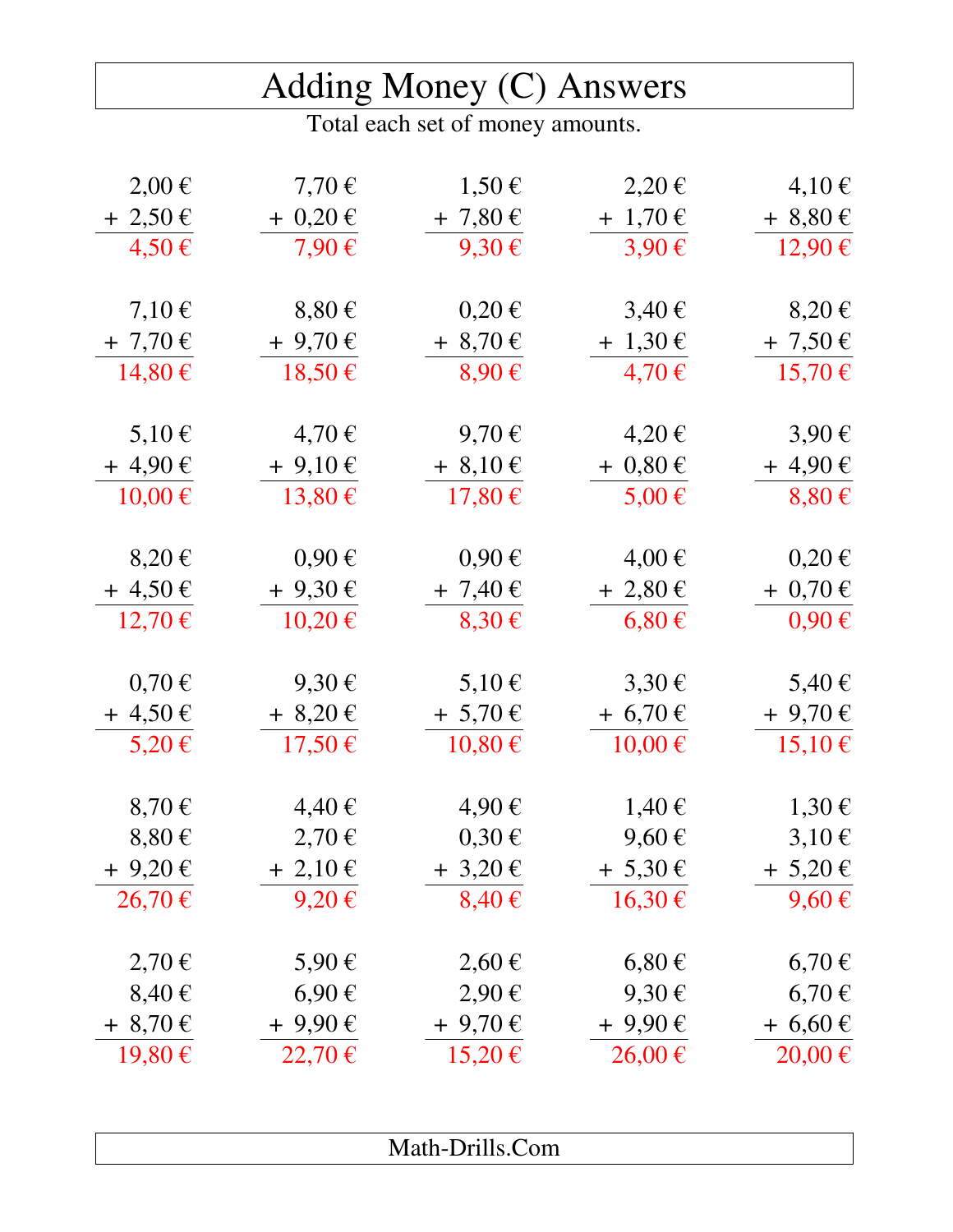#### Adding Money (D)

| 1,90€       | $6,10 \in$   | $0.80 \in$      | $5,30 \in$   | $8,20 \in$   |
|-------------|--------------|-----------------|--------------|--------------|
| $+9,50 \in$ | $+ 0,20 \in$ | $+4,80 \in$     | $+ 7,30 \in$ | $+8,30 \in$  |
|             |              |                 |              |              |
|             |              |                 |              |              |
| $0,60 \in$  | $0,60 \in$   | $8,80 \in$      | $9,00 \in$   | $8,70 \in$   |
| $+6,80 \in$ | $+ 1,40 \in$ | $+6,50 \in$     | $+3,20 \in$  | $+ 5,60 \in$ |
|             |              |                 |              |              |
|             |              |                 |              |              |
| 1,60€       | $8,00 \in$   | $6,20 \in$      | $1,20 \in$   | $7,00 \in$   |
| $+4,80 \in$ | $+7,00 \in$  | $+3,50 \in$     | $+2,20 \in$  | $+6,40 \in$  |
|             |              |                 |              |              |
|             |              |                 |              |              |
| 4,20€       | $9,80 \in$   | $8,70 \in$      | 9,40€        | 5,20€        |
| $+9,60 \in$ | $+9,70$ €    | $+8,50 \in$     | $+ 1,50 \in$ | $+9,20 \in$  |
|             |              |                 |              |              |
|             |              |                 |              |              |
| $8,70 \in$  | $9,00 \in$   | 4,90€           | $3,90 \in$   | $2,50 \in$   |
| $+9,50 \in$ | $+6,70 \in$  | $+2,60 \in$     | $+ 0,30 \in$ | $+6,00 \in$  |
|             |              |                 |              |              |
|             |              |                 |              |              |
| $2,80 \in$  | $3,00 \in$   | 7,60 $\epsilon$ | $2,10 \in$   | $7,10 \in$   |
| $3,40 \in$  | $6,30 \in$   | $9,50 \in$      | 7,20€        | 5,60 €       |
| $+9,60 \in$ | $+4,30 \in$  | $+3,60 \in$     | $+ 0,60 \in$ | $+ 5,10 \in$ |
|             |              |                 |              |              |
|             |              |                 |              |              |
| $9,00 \in$  | $6,40 \in$   | $7,00 \in$      | $3,00 \in$   | $0,30 \in$   |
| 1,90€       | 4,80€        | $2,00 \in$      | $9,90 \in$   | 2,40€        |
| $+6,40 \in$ | $+2,20 \in$  | $+9,90 \in$     | $+ 0,40 \in$ | $+ 5,20 \in$ |

| Math-Drills.Com |
|-----------------|
|                 |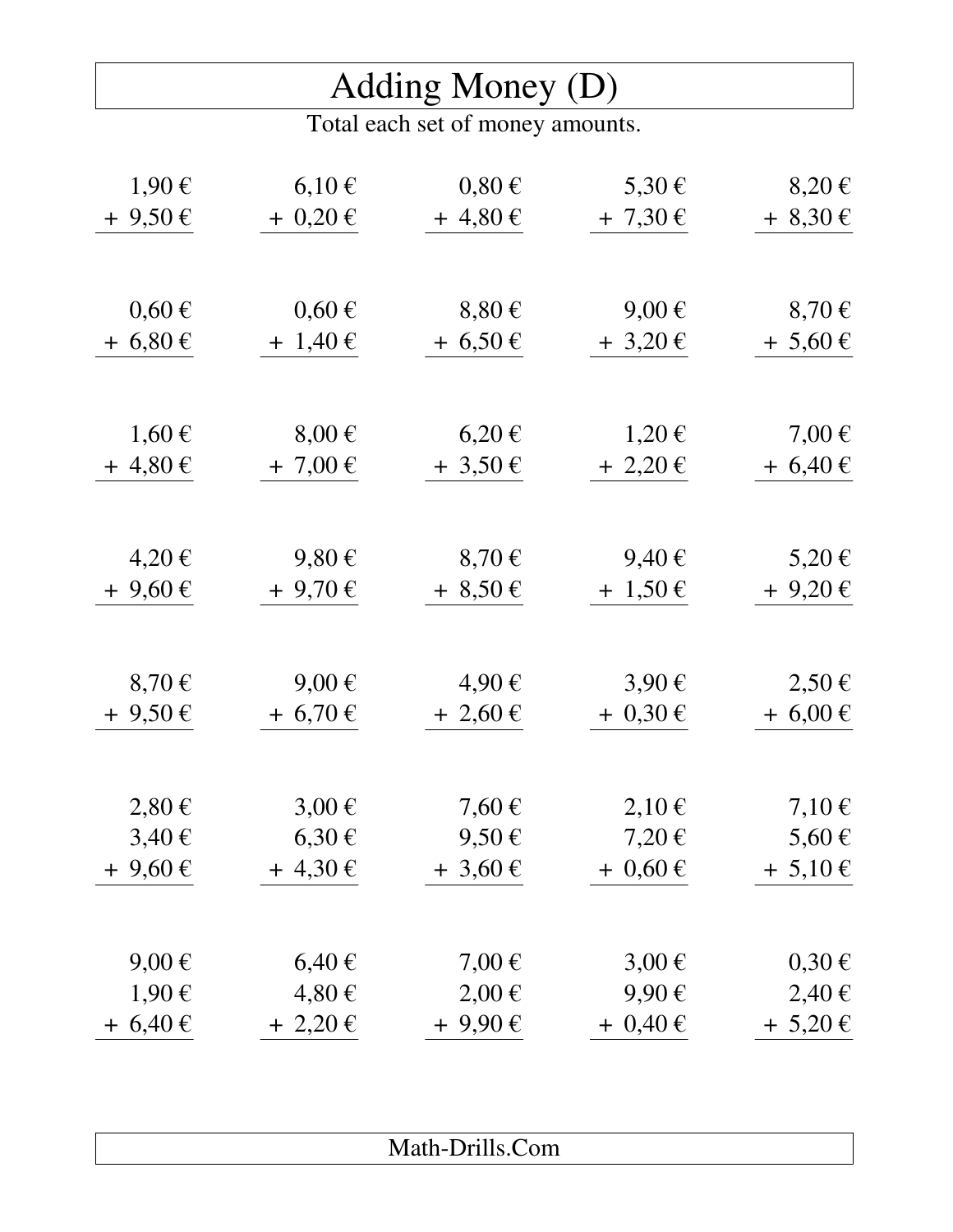# Adding Money (D) Answers

| $1,90 \in$  | $6,10 \in$   | $0,80 \in$  | 5,30 €       | $8,20 \in$   |
|-------------|--------------|-------------|--------------|--------------|
| $+9,50 \in$ | $+ 0,20 \in$ | $+4,80 \in$ | $+ 7,30 \in$ | $+8,30 \in$  |
| 11,40€      | $6,30 \in$   | $5,60 \in$  | 12,60€       | 16,50€       |
| $0,60 \in$  | $0,60 \in$   | $8,80 \in$  | $9,00 \in$   | $8,70 \in$   |
|             |              |             |              |              |
| $+6,80 \in$ | $+ 1,40 \in$ | $+6,50 \in$ | $+3,20 \in$  | $+ 5,60 \in$ |
| 7,40€       | $2,00 \in$   | 15,30€      | $12,20 \in$  | 14,30€       |
| $1,60 \in$  | $8,00 \in$   | $6,20 \in$  | $1,20 \in$   | $7,00 \in$   |
| $+4,80 \in$ | $+ 7,00 \in$ | $+3,50 \in$ | $+ 2,20 \in$ | $+6,40 \in$  |
| $6,40 \in$  | 15,00€       | 9,70€       | $3,40 \in$   | 13,40€       |
|             | $9,80 \in$   |             | 9,40€        |              |
| 4,20€       |              | $8,70 \in$  |              | 5,20€        |
| $+9,60 \in$ | $+9,70$ €    | $+8,50 \in$ | $+ 1,50 \in$ | $+9,20 \in$  |
| 13,80€      | 19,50€       | $17,20 \in$ | $10,90 \in$  | 14,40€       |
| $8,70 \in$  | $9,00 \in$   | 4,90€       | $3,90 \in$   | $2,50 \in$   |
| $+9,50 \in$ | $+6,70 \in$  | $+2,60 \in$ | $+ 0,30 \in$ | $+6,00 \in$  |
| $18,20 \in$ | 15,70€       | $7,50 \in$  | 4,20€        | $8,50 \in$   |
| $2,80 \in$  | $3,00 \in$   | $7,60 \in$  | $2,10 \in$   | $7,10 \in$   |
| $3,40 \in$  | $6,30 \in$   | $9,50 \in$  | 7,20€        | $5,60 \in$   |
| $+9,60 \in$ | $+4,30 \in$  | $+3,60 \in$ | $+ 0,60 \in$ | $+ 5,10 \in$ |
| 15,80€      | 13,60€       | 20,70€      | 9,90€        | 17,80€       |
|             |              |             |              |              |
| $9,00 \in$  | $6,40 \in$   | $7,00 \in$  | $3,00 \in$   | $0,30 \in$   |
| 1,90€       | $4,80 \in$   | $2,00 \in$  | 9,90€        | 2,40€        |
| $+6,40 \in$ | $+ 2,20 \in$ | $+9,90 \in$ | $+ 0,40 \in$ | $+ 5,20 \in$ |
| 17,30€      | 13,40€       | 18,90€      | 13,30€       | 7,90€        |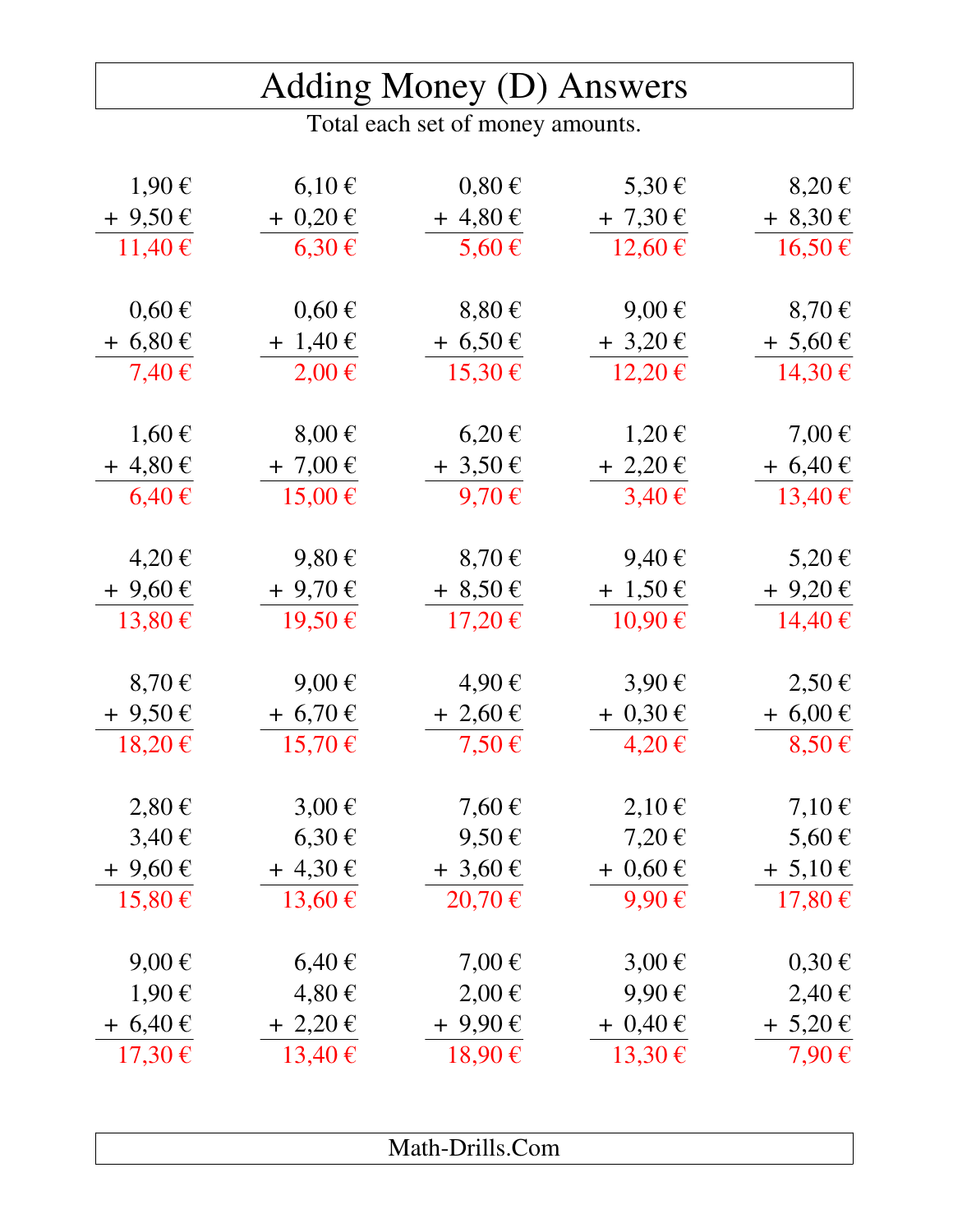#### Adding Money (E)

| $6,50 \in$   | 9,40€        | $2,50 \in$   | 4,70€        | 7,90€        |
|--------------|--------------|--------------|--------------|--------------|
| $+2,00 \in$  | $+3,50 \in$  | $+8,50 \in$  | $+ 7,50 \in$ | $+4,90 \in$  |
|              |              |              |              |              |
|              |              |              |              |              |
| $5,40 \in$   | $3,90 \in$   | $8,80 \in$   | $6,30 \in$   | $2,20 \in$   |
| $+9,00 \in$  | $+2,80 \in$  | $+2,30 \in$  | $+ 5,00 \in$ | $+ 7,40 \in$ |
|              |              |              |              |              |
|              |              |              |              |              |
| $0,40 \in$   | $9,30 \in$   | $9,60 \in$   | $9,10 \in$   | $5,80 \in$   |
| $+6,50 \in$  | $+9,20 \in$  | $+2,10 \in$  | $+9,10 \in$  | $+9,40 \in$  |
|              |              |              |              |              |
|              |              |              |              |              |
| 4,60€        | $2,60 \in$   | $8,80 \in$   | $3,00 \in$   | $6,30 \in$   |
| $+ 0.80 \in$ | $+4,60 \in$  | $+4,10 \in$  | $+9,40 \in$  | $+ 7,20 \in$ |
|              |              |              |              |              |
|              |              |              |              |              |
| $1,80 \in$   | $0,30 \in$   | $6,10 \in$   | $7,30 \in$   | 5,50 €       |
| $+8,10 \in$  | $+ 5,60 \in$ | $+ 0,70 \in$ | $+ 7,50 \in$ | $+4,00 \in$  |
|              |              |              |              |              |
|              |              |              |              |              |
| $8,50 \in$   | $1,20 \in$   | $3,50 \in$   | $3,60 \in$   | 4,60€        |
| 5,60 €       | $3,60 \in$   | 1,90€        | $8,30 \in$   | 4,90€        |
| $+3,50 \in$  | $+ 0,10 \in$ | $+ 5,90 \in$ | $+8,00 \in$  | $+ 0,30 \in$ |
|              |              |              |              |              |
|              |              |              |              |              |
| $0,60 \in$   | 5,00 €       | $1,70 \in$   | $8,90 \in$   | 7,30 €       |
| $0,60 \in$   | 5,30 €       | 4,20€        | 2,90€        | $0,30 \in$   |
| $+ 5,00 \in$ | $+4,20 \in$  | $+8,10 \in$  | $+ 1,10 \in$ | $+6,30 \in$  |

|  | .<br>$\mathbf{M}$ $\mathbf{I}$<br>المتعادل<br>om<br>$\mathbf{r}$ |  |
|--|------------------------------------------------------------------|--|
|  |                                                                  |  |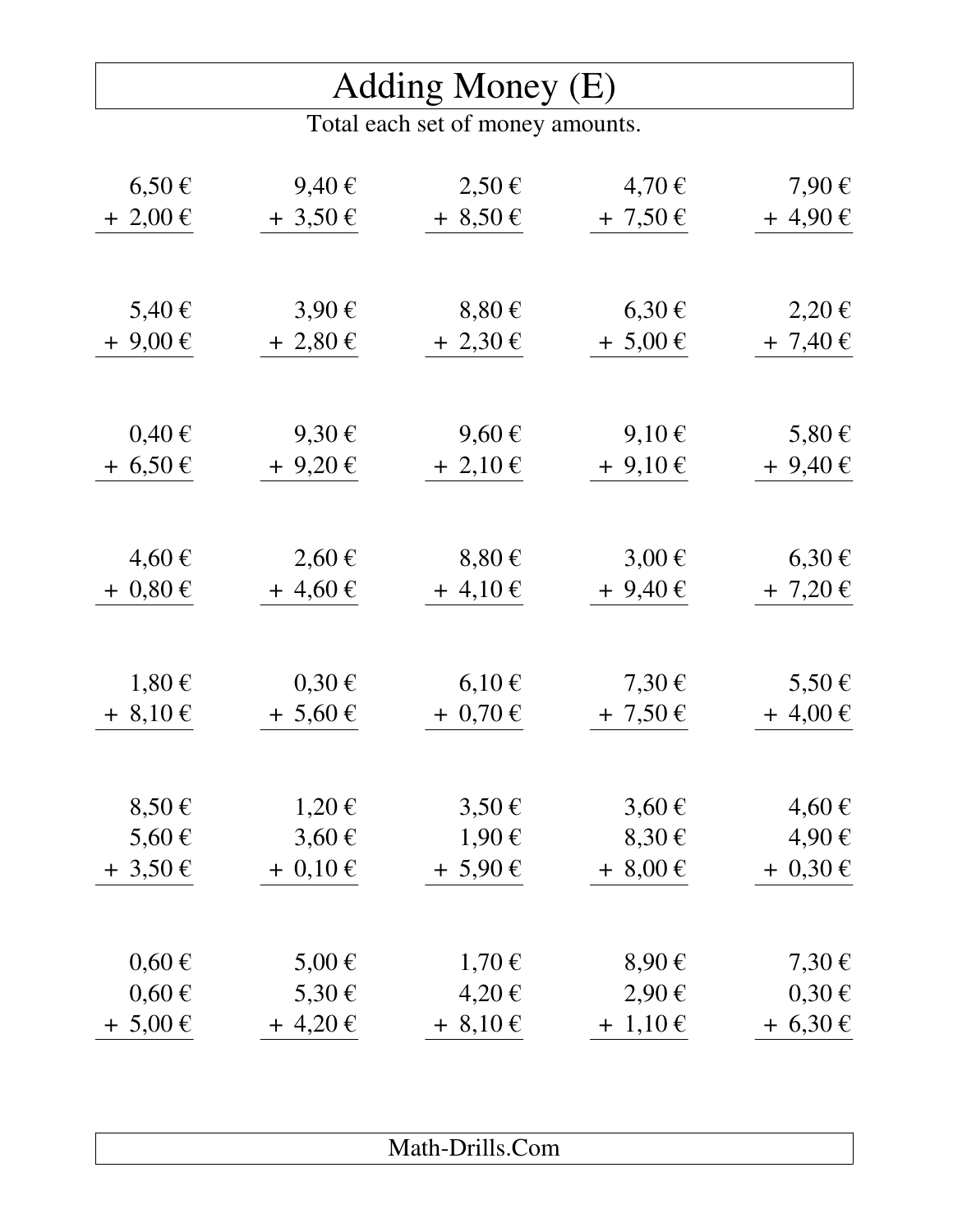|--|

| $6,50 \in$     | $9,40 \in$   | $2,50 \in$   | 4,70€        | 7,90€        |
|----------------|--------------|--------------|--------------|--------------|
| $+2,00 \in$    | $+3,50 \in$  | $+8,50 \in$  | $+ 7,50 \in$ | $+4,90 \in$  |
| $8,50 \in$     | 12,90€       | 11,00€       | $12,20 \in$  | 12,80€       |
|                |              |              |              |              |
| 5,40 €         | $3,90 \in$   | $8,80 \in$   | $6,30 \in$   | 2,20€        |
| $+9,00 \in$    | $+2,80 \in$  | $+2,30 \in$  | $+ 5,00 \in$ | $+ 7,40 \in$ |
| 14,40€         | $6,70 \in$   | $11,10 \in$  | 11,30€       | $9,60 \in$   |
|                |              |              |              |              |
| $0,40 \in$     | $9,30 \in$   | $9,60 \in$   | 9,10€        | $5,80 \in$   |
| $+6,50 \in$    | $+9,20 \in$  | $+ 2,10 \in$ | $+9,10 \in$  | $+9,40 \in$  |
| 6,90€          | 18,50€       | 11,70€       | $18,20 \in$  | 15,20€       |
|                |              |              |              |              |
| $4,60 \notin$  | $2,60 \in$   | $8,80 \in$   | $3,00 \in$   | $6,30 \in$   |
| $+$ 0,80 $\in$ | $+4,60 \in$  | $+4,10 \in$  | $+9,40 \in$  | $+ 7,20 \in$ |
| $5,40 \in$     | 7,20€        | 12,90€       | $12,40 \in$  | 13,50€       |
|                |              |              |              |              |
| $1,80 \in$     | $0,30 \in$   | $6,10 \in$   | 7,30 €       | $5,50 \in$   |
| $+8,10 \in$    | $+ 5,60 \in$ | $+ 0,70 \in$ | $+ 7,50 \in$ | $+4,00 \in$  |
| $9,90 \in$     | $5,90 \in$   | $6,80 \in$   | $14,80 \in$  | $9,50 \in$   |
|                |              |              |              |              |
| $8,50 \in$     | $1,20 \in$   | $3,50 \in$   | $3,60 \in$   | 4,60€        |
| 5,60 €         | $3,60 \in$   | $1,90 \in$   | $8,30 \in$   | 4,90€        |
| $+3,50 \in$    | $+ 0,10 \in$ | $+ 5,90 \in$ | $+8,00 \in$  | $+ 0,30 \in$ |
| 17,60€         | 4,90€        | 11,30€       | 19,90€       | 9,80€        |
|                |              |              |              |              |
| $0,60 \in$     | $5,00 \in$   | 1,70€        | $8,90 \in$   | $7,30 \in$   |
| $0,60 \in$     | 5,30 €       | 4,20€        | $2,90 \in$   | $0,30 \in$   |
| $+ 5,00 \in$   | $+4,20 \in$  | $+8,10 \in$  | $+ 1,10 \in$ | $+6,30 \in$  |
| $6,20 \in$     | 14,50€       | 14,00€       | 12,90€       | 13,90€       |
|                |              |              |              |              |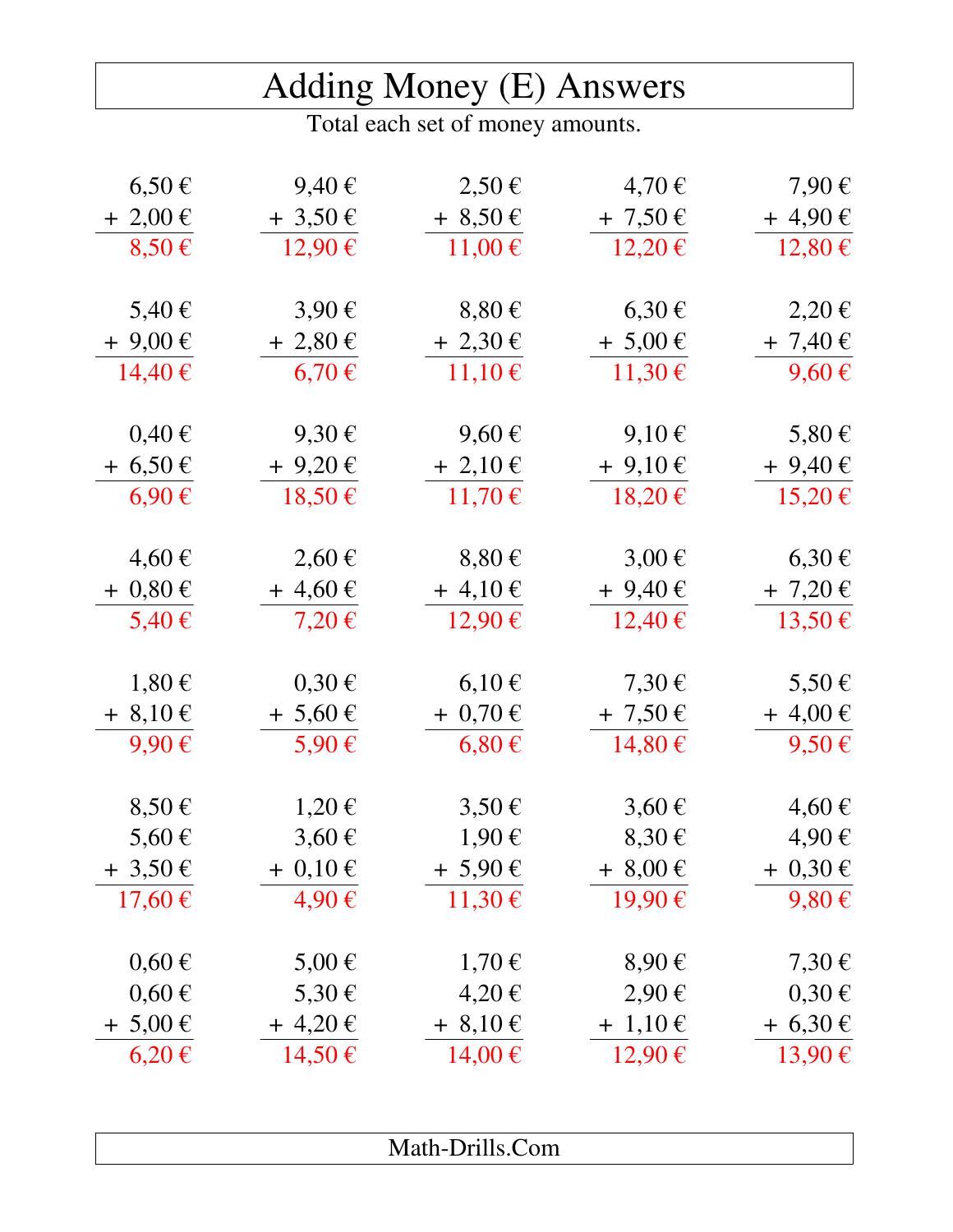#### Adding Money (F)

| $9,10 \in$   | $7,10 \in$   | $1,10 \in$   | $8,80 \in$   | $3,30 \in$   |
|--------------|--------------|--------------|--------------|--------------|
| $+3,20 \in$  | $+7,90 \in$  | $+ 2,40 \in$ | $+ 2,40 \in$ | $+ 7,20 \in$ |
|              |              |              |              |              |
|              |              |              |              |              |
| $8,90 \in$   | $9,20 \in$   | 4,50€        | $6,60 \in$   | $2,20 \in$   |
| $+9,90 \in$  | $+ 7,50 \in$ | $+3,90 \in$  | $+ 5,70 \in$ | $+8,10 \in$  |
|              |              |              |              |              |
|              |              |              |              |              |
| $1,10 \in$   | $3,40 \in$   | $3,80 \in$   | $3,80 \in$   | 4,00€        |
| $+ 7,50 \in$ | $+ 5,60 \in$ | $+6,70 \in$  | $+8,70 \in$  | $+ 7,50 \in$ |
|              |              |              |              |              |
| 7,30 €       | $2,30 \in$   | 1,80€        | 2,40€        | $2,90 \in$   |
| $+ 1,30 \in$ | $+9,40 \in$  | $+ 1,40 \in$ | $+2,70 \in$  | $+3,50 \in$  |
|              |              |              |              |              |
|              |              |              |              |              |
| $3,40 \in$   | $1,30 \in$   | $6,90 \in$   | $0,10 \in$   | $0,30 \in$   |
| $+ 6,70 \in$ | $+3,00 \in$  | $+ 2,30 \in$ | $+ 1,80 \in$ | $+2,50 \in$  |
|              |              |              |              |              |
| $2,40 \in$   | 1,30€        | $0,30 \in$   | $7,00 \in$   | $8,00 \in$   |
| $9,00 \in$   | 4,40€        | $7,10 \in$   | 6,30€        | 2,30€        |
| $+2,10 \in$  | $+ 0,40 \in$ | $+4,80 \in$  | $+ 0,10 \in$ | $+3,20$ €    |
|              |              |              |              |              |
| $8,10 \in$   | 1,30€        | 9,70€        | $0,70 \in$   | $4,10 \in$   |
| 3,30€        | $7,80 \in$   | $1,80 \in$   | $0,90 \in$   | 4,90€        |
| $+ 2,30 \in$ | $+8,30 \in$  | $+ 1,00 \in$ | $+9,40 \in$  | $+4,00 \in$  |
|              |              |              |              |              |

| .<br>$-$<br>om<br><b>Brandfield</b><br>MARIE DIMINICUM |
|--------------------------------------------------------|
|                                                        |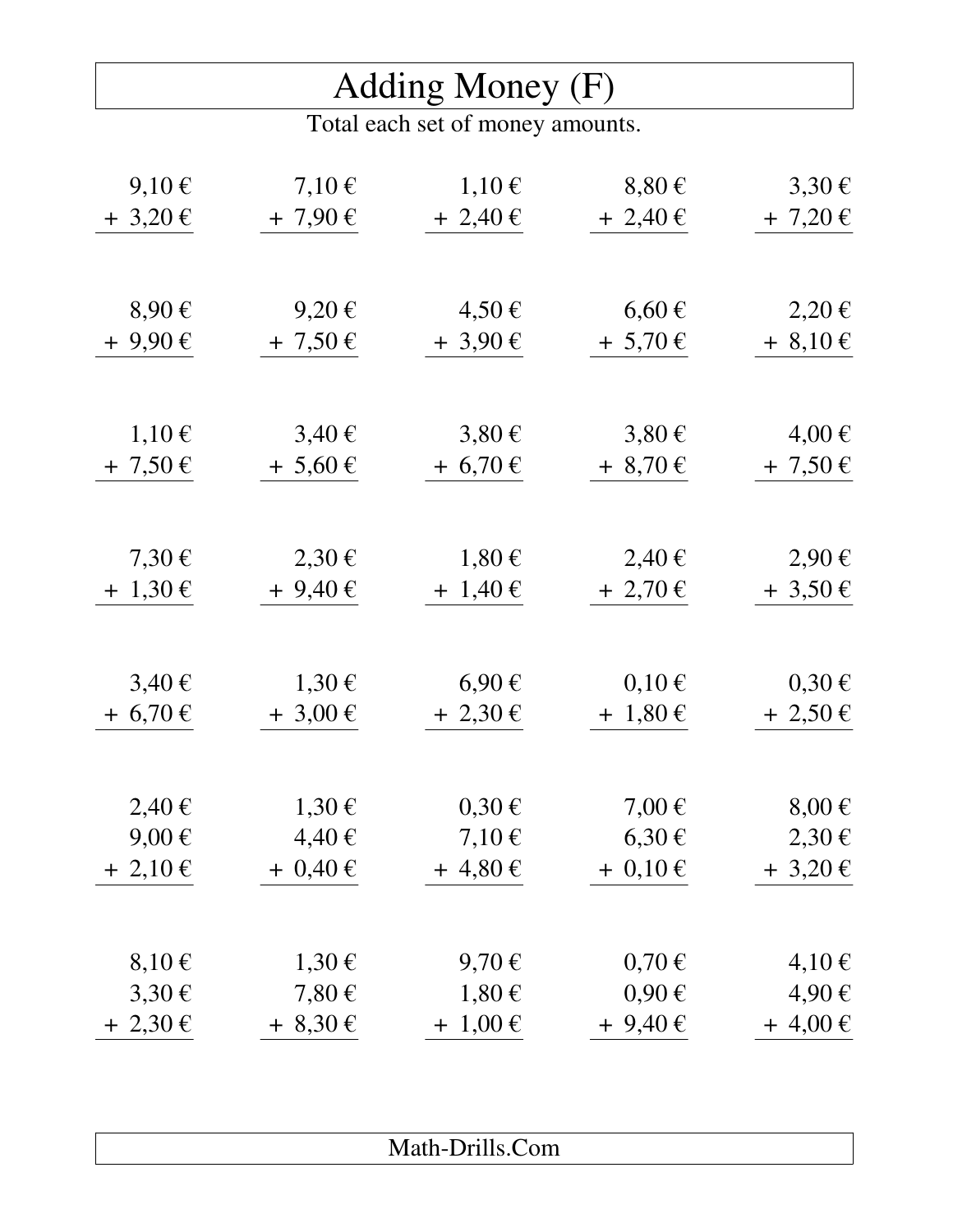|                                  |              | Adding Money (F) Answers |              |              |  |
|----------------------------------|--------------|--------------------------|--------------|--------------|--|
| Total each set of money amounts. |              |                          |              |              |  |
| $9,10 \in$                       | $7,10 \in$   | $1,10 \in$               | $8,80 \in$   | $3,30 \in$   |  |
| $+3,20 \in$                      | $+7,90 \in$  | $+2,40 \in$              | $+ 2,40 \in$ | $+ 7,20 \in$ |  |
| $12,30 \in$                      | $15,00 \in$  | $3,50 \in$               | $11,20 \in$  | 10,50€       |  |
| $8,90 \in$                       | $9,20 \in$   | 4,50€                    | $6,60 \in$   | 2,20€        |  |
| $+9,90 \in$                      | $+ 7,50 \in$ | $+3,90 \in$              | $+ 5,70 \in$ | $+8,10 \in$  |  |
| 18,80€                           | $16,70 \in$  | $8,40 \in$               | 12,30€       | 10,30€       |  |
| $1,10 \in$                       | $3,40 \in$   | $3,80 \in$               | $3,80 \in$   | 4,00€        |  |
| $+ 7,50 \in$                     | $+ 5,60 \in$ | $+ 6,70 \in$             | $+8,70 \in$  | $+ 7,50 \in$ |  |
| $8,60 \in$                       | $9,00 \in$   | $10,50 \in$              | $12,50 \in$  | 11,50€       |  |
| 7,30 €                           | $2,30 \in$   | $1,80 \in$               | 2,40€        | 2,90€        |  |
| $+ 1,30 \in$                     | $+9,40 \in$  | $+ 1,40 \in$             | $+2,70 \in$  | $+3,50 \in$  |  |
| $8,60 \in$                       | 11,70€       | $3,20 \in$               | $5,10 \in$   | $6,40 \in$   |  |
| $3,40 \in$                       | $1,30 \in$   | 6,90€                    | $0,10 \in$   | $0,30 \in$   |  |
| $+6,70 \in$                      | $+3,00 \in$  | $+ 2,30 \in$             | $+ 1,80 \in$ | $+2,50 \in$  |  |
| 10,10€                           | $4,30 \in$   | $9,20 \in$               | $1,90 \in$   | 2,80€        |  |
| 2,40€                            | $1,30 \in$   | $0,30 \in$               | $7,00 \in$   | $8,00 \in$   |  |
| $9,00 \in$                       | 4,40€        | $7,10 \in$               | $6,30 \in$   | 2,30€        |  |
| $+ 2,10 \in$                     | $+ 0,40 \in$ | $+4,80 \in$              | $+ 0,10 \in$ | $+3,20 \in$  |  |
| 13,50€                           | $6,10 \in$   | $12,20 \in$              | $13,40 \in$  | 13,50€       |  |
| $8,10 \in$                       | $1,30 \in$   | $9,70 \in$               | $0,70 \in$   | $4,10 \in$   |  |
| $3,30 \in$                       | $7,80 \in$   | $1,80 \in$               | $0,90 \in$   | 4,90€        |  |
| $+2,30 \in$                      | $+8,30 \in$  | $+ 1,00 \in$             | $+9,40 \in$  | $+4,00 \in$  |  |
| 13,70€                           | $17,40 \in$  | $12,50 \in$              | $11,00 \in$  | $13,00 \in$  |  |
|                                  |              |                          |              |              |  |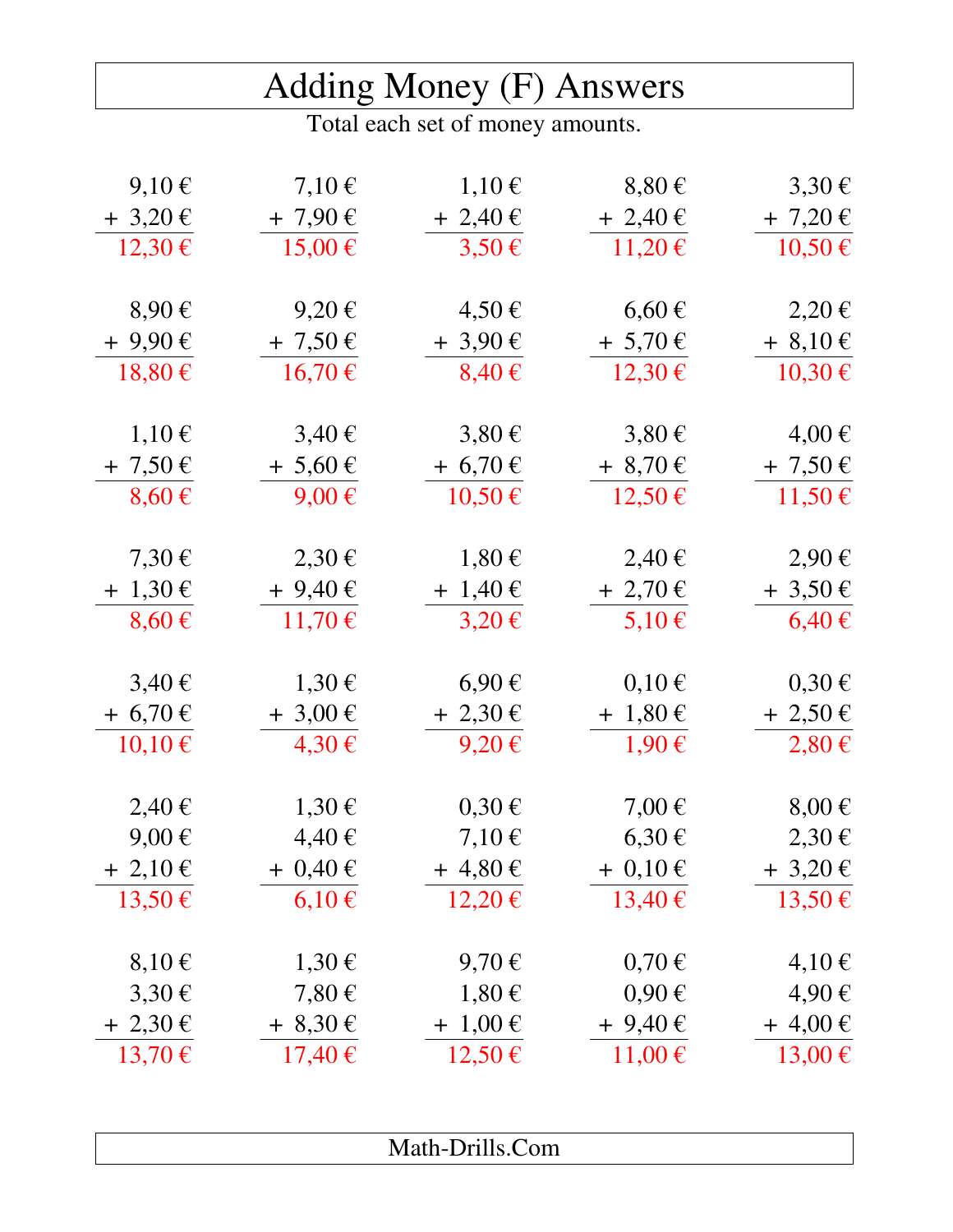#### Adding Money (G)

| 7,90€        | $3,90 \in$   | 5,30 €       | $2,50 \in$   | 4,90€           |
|--------------|--------------|--------------|--------------|-----------------|
| $+ 5,60 \in$ | $+3,40 \in$  | $+3,00 \in$  | $+ 2,70 \in$ | $+ 2,20 \in$    |
|              |              |              |              |                 |
|              |              |              |              |                 |
| $3,10 \in$   | $1,80 \in$   | $5,80 \in$   | $3,60 \in$   | 5,30 €          |
| $+6,40 \in$  | $+ 5,70 \in$ | $+ 0,80 \in$ | $+9,70$ €    | $+ 5,80 \in$    |
|              |              |              |              |                 |
|              |              |              |              |                 |
| $5,00 \in$   | $0,40 \in$   | 5,80 €       | $9,80 \in$   | $7,10 \in$      |
| $+ 0,40 \in$ | $+ 1,80 \in$ | $+ 1,20 \in$ | $+ 5,00 \in$ | $+ 2,50 \in$    |
|              |              |              |              |                 |
|              |              |              |              |                 |
| 4,20€        | $9,80 \in$   | $5,10 \in$   | $3,10 \in$   | 1,40€           |
| $+3,30 \in$  | $+ 2,50 \in$ | $+9,30 \in$  | $+ 1,90 \in$ | $+2,50 \in$     |
|              |              |              |              |                 |
|              |              |              |              |                 |
| $0,20 \in$   | $1,00 \in$   | $3,40 \in$   | $5,90 \in$   | $1,10 \in$      |
| $+6,80 \in$  | $+ 2,40 \in$ | $+3,50 \in$  | $+ 5,30 \in$ | $+4,30 \in$     |
|              |              |              |              |                 |
|              |              |              |              |                 |
| $8,70 \in$   | 1,40€        | $9,30 \in$   | $1,70 \in$   | 7,80 $\epsilon$ |
| $9,20 \in$   | $2,60 \in$   | $2,10 \in$   | 3,30€        | $2,60 \in$      |
| $+ 5,70 \in$ | $+ 7,40 \in$ | $+ 1,60 \in$ | $+9,30 \in$  | $+6,50 \in$     |
|              |              |              |              |                 |
|              |              |              |              |                 |
| $3,30 \in$   | 4,20€        | 5,90 €       | 9,40€        | $1,20 \in$      |
| $6,60 \in$   | $9,90 \in$   | 2,40€        | $9,90 \in$   | $1,10 \in$      |
| $+ 5,40 \in$ | $+ 7,80 \in$ | $+2,60 \in$  | $+ 0,90 \in$ | $+8,60 \in$     |

| Com<br><b>THAMIL DITION COILL</b> |
|-----------------------------------|
|                                   |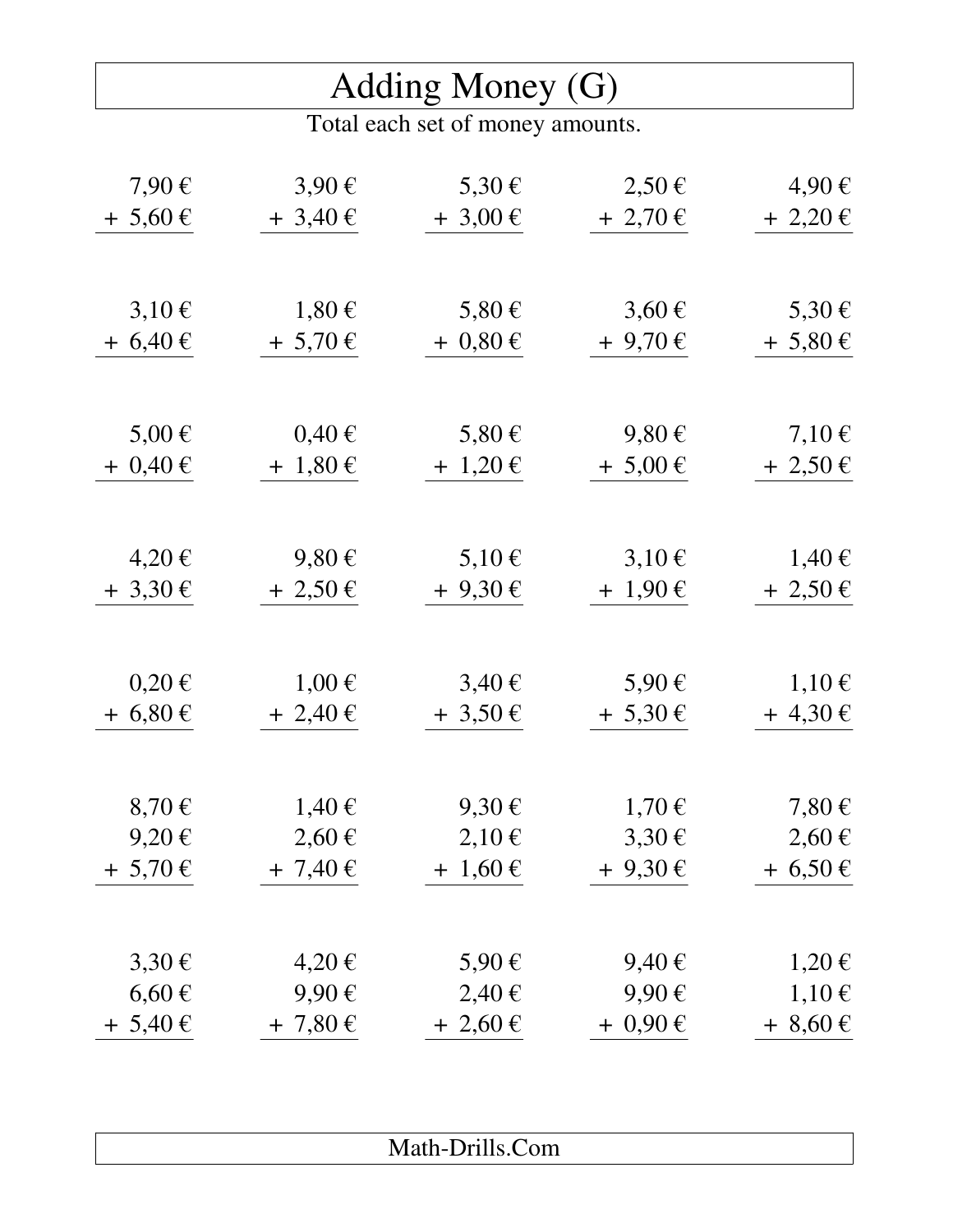|  | Adding Money (G) Answers |
|--|--------------------------|
|  |                          |

| 7,90€        | $3,90 \in$   | 5,30 €       | $2,50 \in$   | 4,90€        |
|--------------|--------------|--------------|--------------|--------------|
| $+ 5,60 \in$ | $+3,40 \in$  | $+3,00 \in$  | $+ 2,70 \in$ | $+2,20 \in$  |
| 13,50€       | $7,30 \in$   | $8,30 \in$   | $5,20 \in$   | $7,10 \in$   |
|              |              |              |              |              |
| $3,10 \in$   | $1,80 \in$   | $5,80 \in$   | $3,60 \in$   | $5,30 \in$   |
| $+6,40 \in$  | $+ 5,70 \in$ | $+ 0,80 \in$ | $+9,70 \in$  | $+ 5,80 \in$ |
| $9,50 \in$   | $7,50 \in$   | $6,60 \in$   | 13,30€       | 11,10€       |
|              |              |              |              |              |
| $5,00 \in$   | $0,40 \in$   | $5,80 \in$   | $9,80 \in$   | $7,10 \in$   |
| $+ 0,40 \in$ | $+ 1,80 \in$ | $+ 1,20 \in$ | $+ 5,00 \in$ | $+ 2,50 \in$ |
| 5,40 €       | $2,20 \in$   | $7,00 \in$   | 14,80€       | $9,60 \in$   |
|              |              |              |              |              |
| 4,20€        | $9,80 \in$   | $5,10 \in$   | $3,10 \in$   | 1,40€        |
| $+3,30 \in$  | $+2,50 \in$  | $+9,30 \in$  | $+ 1,90 \in$ | $+ 2,50 \in$ |
| $7,50 \in$   | 12,30€       | 14,40€       | $5,00 \in$   | $3,90 \in$   |
|              |              |              |              |              |
| $0,20 \in$   | $1,00 \in$   | $3,40 \in$   | 5,90 €       | $1,10 \in$   |
| $+6,80 \in$  | $+2,40 \in$  | $+3,50 \in$  | $+ 5,30 \in$ | $+4,30 \in$  |
| $7,00 \in$   | $3,40 \in$   | $6,90 \in$   | $11,20 \in$  | 5,40 €       |
|              |              |              |              |              |
| $8,70 \in$   | 1,40€        | $9,30 \in$   | $1,70 \in$   | $7,80 \in$   |
| $9,20 \in$   | $2,60 \in$   | $2,10 \in$   | $3,30 \in$   | $2,60 \in$   |
| $+ 5,70 \in$ | $+ 7,40 \in$ | $+ 1,60 \in$ | $+9,30 \in$  | $+6,50 \in$  |
| 23,60€       | 11,40€       | 13,00€       | 14,30€       | 16,90€       |
|              |              |              |              |              |
| $3,30 \in$   | 4,20€        | $5,90 \in$   | 9,40€        | $1,20 \in$   |
| $6,60 \in$   | $9,90 \in$   | 2,40€        | $9,90 \in$   | $1,10 \in$   |
| $+ 5,40 \in$ | $+ 7,80 \in$ | $+2,60 \in$  | $+ 0,90 \in$ | $+8,60 \in$  |
| 15,30€       | $21,90 \in$  | 10,90€       | $20,20 \in$  | 10,90€       |
|              |              |              |              |              |

| Math-Drills.Com |
|-----------------|
|-----------------|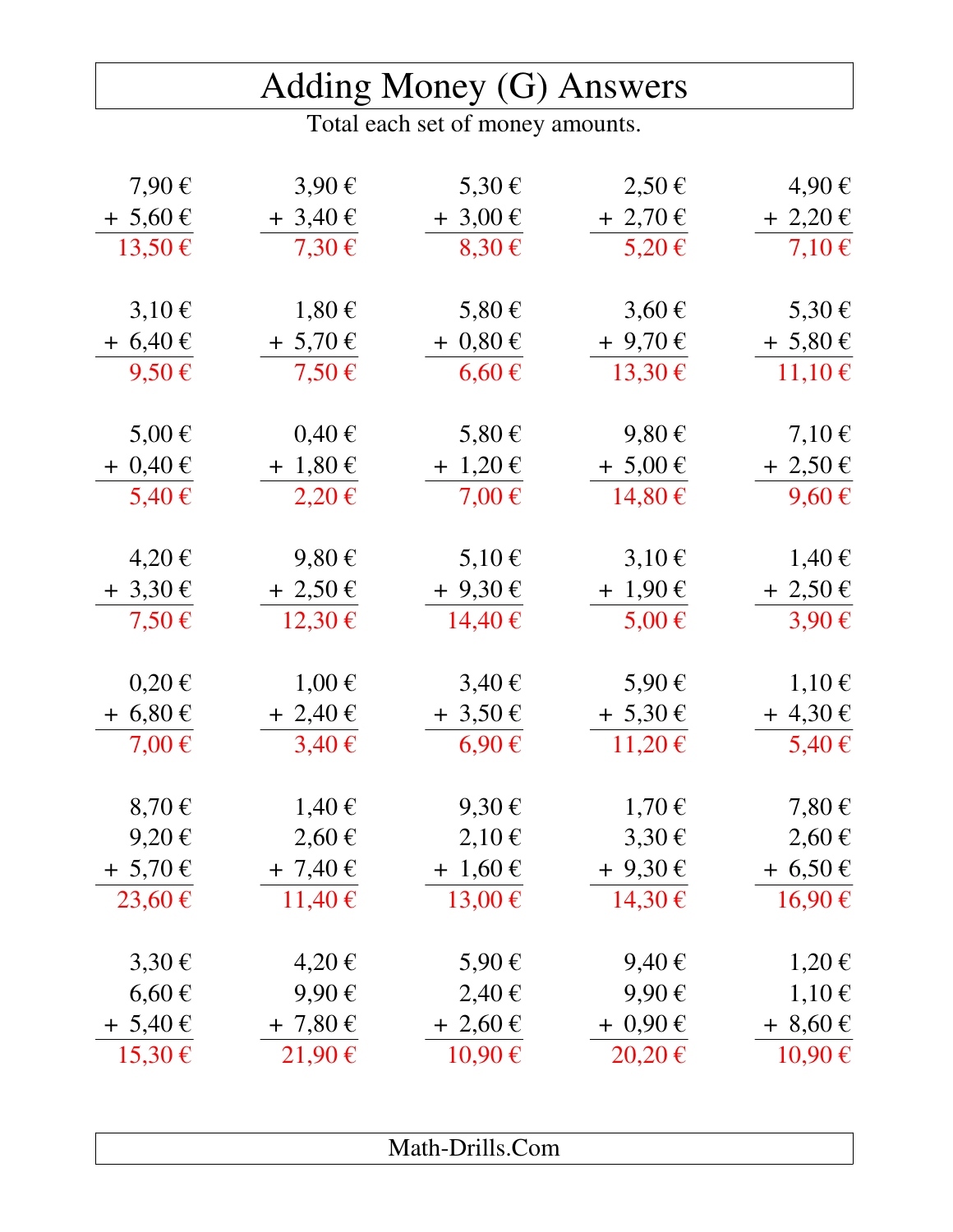#### Adding Money (H)

| 2,20€           | $0,70 \in$   | 4,80€        | $8,50 \in$   | 9,70€        |
|-----------------|--------------|--------------|--------------|--------------|
| $+2,50 \in$     | $+8,50 \in$  | $+ 1,10 \in$ | $+ 5,80 \in$ | $+6,10 \in$  |
|                 |              |              |              |              |
|                 |              |              |              |              |
| 1,60€           | 2,40€        | $5,10 \in$   | 4,60€        | $7,30 \in$   |
| $+7,70 \in$     | $+9,30 \in$  | $+ 5,10 \in$ | $+3,70 \in$  | $+2,60 \in$  |
|                 |              |              |              |              |
|                 |              |              |              |              |
| 1,40€           | $7,10 \in$   | $2,80 \in$   | $3,00 \in$   | $8,80 \in$   |
| $+3,00 \in$     | $+6,50 \in$  | $+ 1,50 \in$ | $+ 5,20 \in$ | $+6,10 \in$  |
|                 |              |              |              |              |
| 7,60 $\epsilon$ | 4,70€        | $0,70 \in$   | $9,50 \in$   | 1,40€        |
| $+9,60 \in$     | $+ 1,30 \in$ | $+ 0.10 \in$ | $+8,60 \in$  | $+ 5,60 \in$ |
|                 |              |              |              |              |
|                 |              |              |              |              |
| $8,20 \in$      | $0,40 \in$   | 5,30 €       | 6,90€        | $6,80 \in$   |
| $+ 5,90 \in$    | $+8,80 \in$  | $+ 5,40 \in$ | $+ 5,00 \in$ | $+ 7,30 \in$ |
|                 |              |              |              |              |
| $6,60 \in$      | $5,80 \in$   | $2,90 \in$   | 5,80 €       | 6,70€        |
| 4,70€           | $3,00 \in$   | 1,90€        | 6,70€        | 5,60 €       |
| $+ 1,20 \in$    | $+ 5,60 \in$ | $+ 0,60 \in$ | $+9,70$ €    | $+9,00 \in$  |
|                 |              |              |              |              |
| $8,50 \in$      | $8,30 \in$   | 7,70€        | 7,90 €       | 4,50€        |
| $0,40 \in$      | 8,40€        | 5,50 €       | $0,70 \in$   | $9,80 \in$   |
|                 |              |              |              |              |
| $+2,90 \in$     | $+3,30 \in$  | $+ 5,70 \in$ | $+ 5,10 \in$ | $+8,00 \in$  |

| .<br>$\mathbf{A}$  |  |
|--------------------|--|
| Malii-Dhiiis.Coill |  |
|                    |  |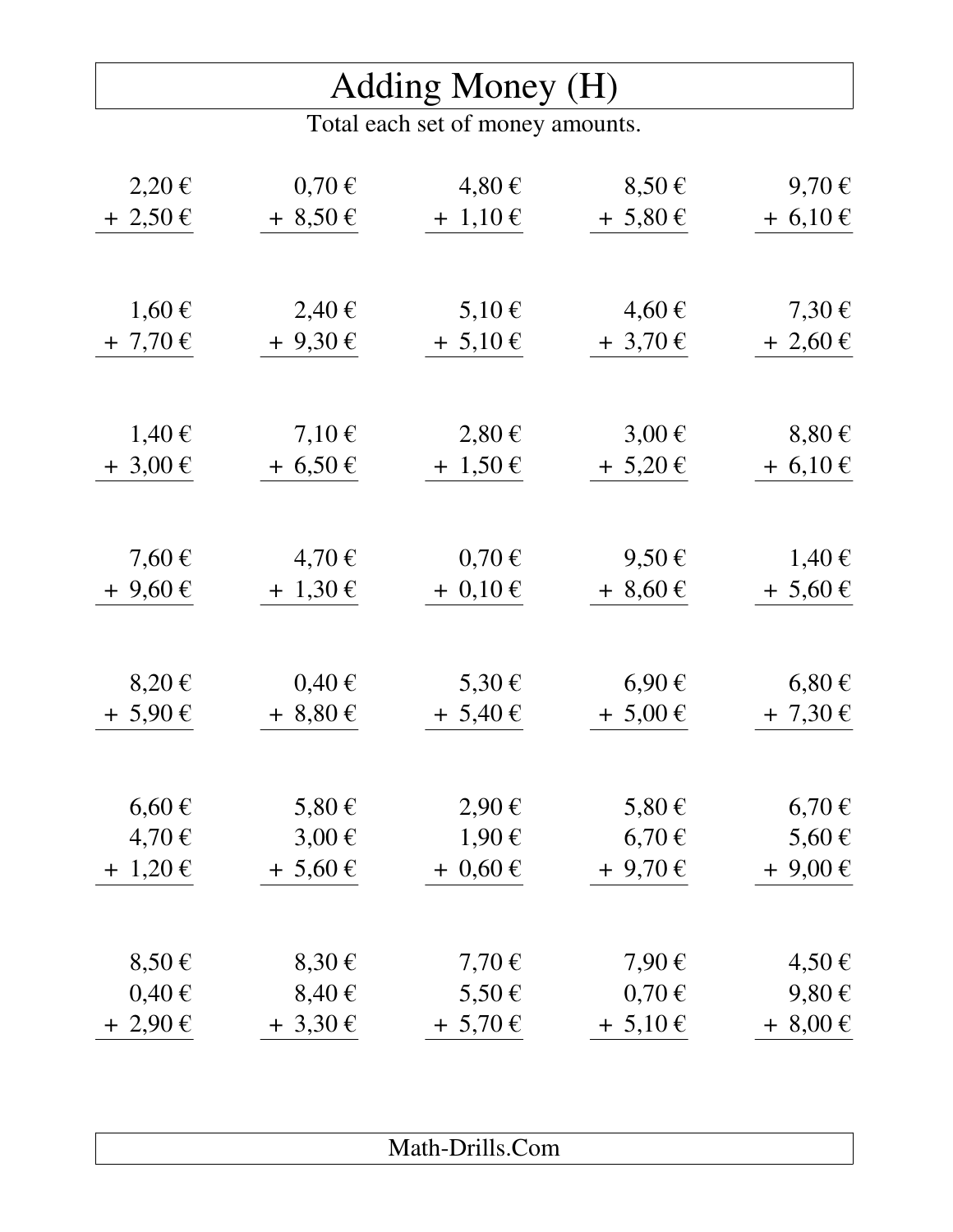|                 |              | Adding Money (H) Answers         |              |              |
|-----------------|--------------|----------------------------------|--------------|--------------|
|                 |              | Total each set of money amounts. |              |              |
|                 |              |                                  |              |              |
| 2,20€           | $0,70 \in$   | 4,80€                            | $8,50 \in$   | 9,70€        |
| $+ 2,50 \in$    | $+8,50 \in$  | $+ 1,10 \in$                     | $+ 5,80 \in$ | $+ 6,10 \in$ |
| 4,70€           | $9,20 \in$   | $5,90 \in$                       | 14,30€       | 15,80€       |
| $1,60 \in$      | $2,40 \in$   | $5,10 \in$                       | 4,60€        | 7,30 €       |
| $+7,70 \in$     | $+9,30 \in$  | $+ 5,10 \in$                     | $+3,70 \in$  | $+2,60 \in$  |
| $9,30 \in$      | 11,70€       | $10,20 \in$                      | $8,30 \in$   | 9,90€        |
|                 |              |                                  |              |              |
| 1,40€           | 7,10 $\in$   | $2,80 \in$                       | $3,00 \in$   | $8,80 \in$   |
| $+3,00 \in$     | $+ 6,50 \in$ | $+ 1,50 \in$                     | $+ 5,20 \in$ | $+ 6,10 \in$ |
| $4,40 \in$      | 13,60€       | $4,30 \in$                       | $8,20 \in$   | 14,90€       |
| 7,60 $\epsilon$ | 4,70€        | $0,70 \in$                       | $9,50 \in$   | 1,40€        |
| $+9,60 \in$     | $+ 1,30 \in$ | $+ 0,10 \in$                     | $+8,60 \in$  | $+ 5,60 \in$ |
| $17,20 \in$     | $6,00 \in$   | $0,80 \in$                       | $18,10 \in$  | 7,00 €       |
|                 |              |                                  |              |              |
| $8,20 \in$      | $0,40 \in$   | $5,30 \in$                       | $6,90 \in$   | $6,80 \in$   |
| $+ 5,90 \in$    | $+8,80 \in$  | $+ 5,40 \in$                     | $+ 5,00 \in$ | $+ 7,30 \in$ |
| $14,10 \in$     | $9,20 \in$   | $10,70 \in$                      | 11,90€       | $14,10 \in$  |
| $6,60 \in$      | 5,80 €       | 2,90€                            | $5,80 \in$   | 6,70€        |
| 4,70€           | $3,00 \in$   | 1,90€                            | $6,70 \in$   | 5,60 €       |
| $+ 1,20 \in$    | $+ 5,60 \in$ | $+ 0,60 \in$                     | $+9,70 \in$  | $+9,00 \in$  |
|                 |              |                                  |              |              |
| $12,50 \in$     | 14,40€       | $5,40 \in$                       | $22,20 \in$  | 21,30€       |
| $8,50 \in$      | $8,30 \in$   | $7,70 \in$                       | $7,90 \in$   | 4,50€        |
| $0,40 \in$      | $8,40 \in$   | $5,50 \in$                       | $0,70 \in$   | $9,80 \in$   |
| $+2,90 \in$     | $+3,30 \in$  | $+ 5,70 \in$                     | $+ 5,10 \in$ | $+8,00 \in$  |

Math-Drills.Com

11,80 € 20,00 € 18,90 € 13,70 € 22,30 €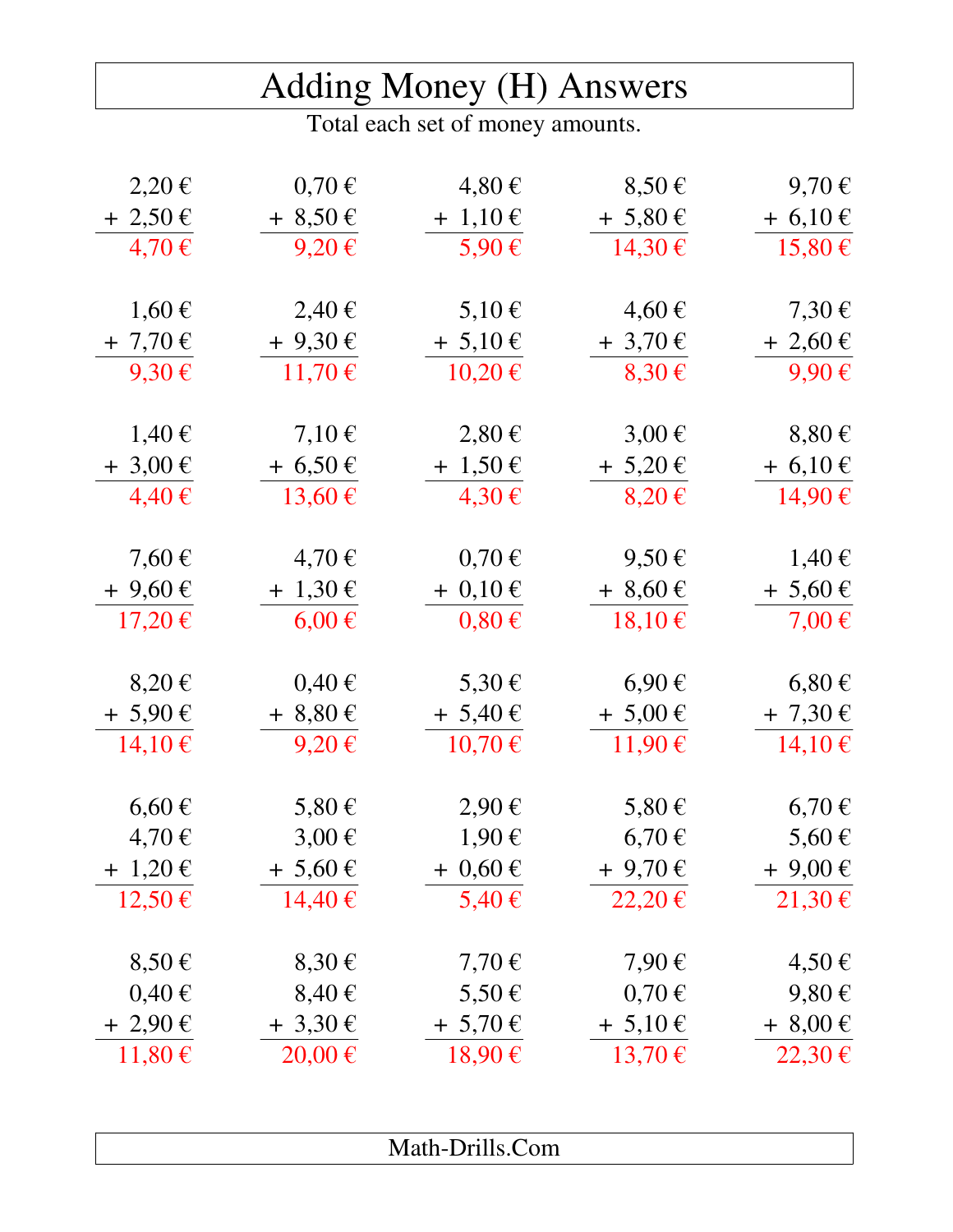### Adding Money (I)

| $8,60 \in$          | $6,30 \in$               | $6,10 \in$   | $8,70 \in$               | $7,50 \in$          |
|---------------------|--------------------------|--------------|--------------------------|---------------------|
| $+8,60 \in$         | $+6,60 \in$              | $+3,40 \in$  | $+2,60 \in$              | $+6,30 \in$         |
|                     |                          |              |                          |                     |
|                     |                          |              |                          |                     |
| $5,40 \in$          | $9,30 \in$               | $3,10 \in$   | $2,00 \in$               | 9,40€               |
| $+ 7,10 \in$        | $+9,70 \in$              | $+3,00 \in$  | $+ 2,20 \in$             | $+ 5,70 \in$        |
|                     |                          |              |                          |                     |
|                     |                          |              |                          |                     |
| $3,10 \in$          | $8,70 \in$               | 7,60€        | $0,70 \in$               | 7,20€               |
| $+ 0,60 \in$        | $+7,00 \in$              | $+7,00 \in$  | $+6,40 \in$              | $+ 1,50 \in$        |
|                     |                          |              |                          |                     |
| $6,40 \in$          | $6,60 \in$               | 9,70€        | $6,30 \in$               | $2,00 \in$          |
| $+4,50 \in$         | $+8,10 \in$              | $+9,90 \in$  | $+2,00 \in$              | $+2,50 \in$         |
|                     |                          |              |                          |                     |
|                     |                          |              |                          |                     |
| $9,20 \in$          | $3,80 \in$               | $2,60 \in$   | $5,10 \in$               | 7,00€               |
| $+8,90 \in$         | $+ 5,70 \in$             | $+ 5,40 \in$ | $+9,10 \in$              | $+6,00 \in$         |
|                     |                          |              |                          |                     |
|                     |                          | $9,00 \in$   |                          |                     |
| 5,90€<br>$8,40 \in$ | $7,00 \in$<br>$7,00 \in$ | 1,30€        | $8,20 \in$<br>$5,20 \in$ | $5,80 \in$<br>6,70€ |
| $+7,00 \in$         |                          |              | $+7,60 \in$              |                     |
|                     | $+3,20$ €                | $+ 5,00 \in$ |                          | $+2,00 \in$         |
|                     |                          |              |                          |                     |
| 9,40€               | $0,50 \in$               | $6,70 \in$   | $6,50 \in$               | $6,80 \in$          |
| $4,10 \in$          | $1,20 \in$               | $8,60 \in$   | $9,40 \in$               | 5,00 €              |
| $+ 5,00 \in$        | $+8,40 \in$              | $+3,10 \in$  | $+2,00 \in$              | $+8,70 \in$         |

| .<br>$\mathbf{r}$<br>$\sim$<br><b>OIII</b><br>$\mathbf{r}$ |
|------------------------------------------------------------|
|                                                            |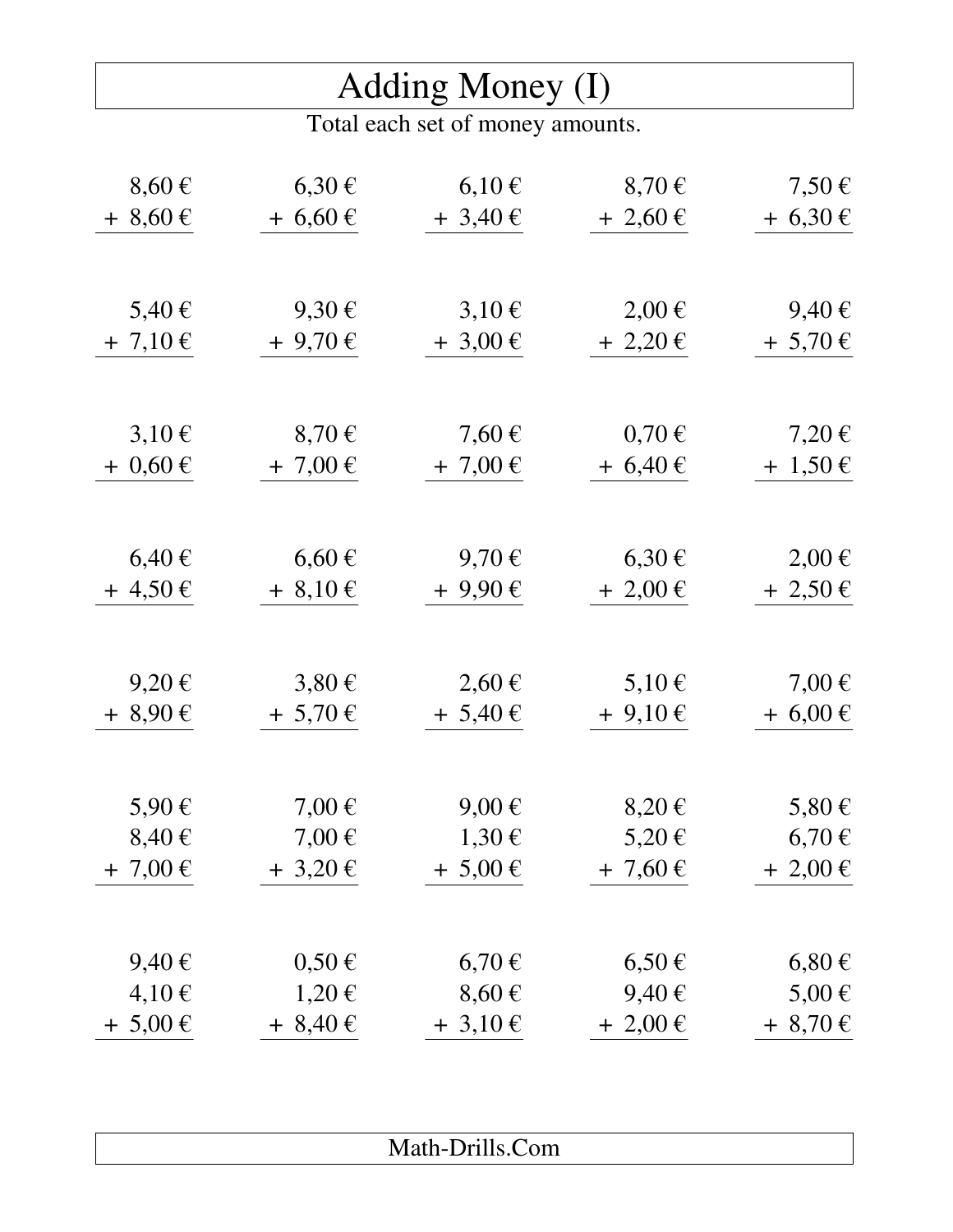### Adding Money (I) Answers

| $8,60 \in$   | $6,30 \in$   | $6,10 \in$   | $8,70 \in$   | $7,50 \in$   |
|--------------|--------------|--------------|--------------|--------------|
| $+8,60 \in$  | $+6,60 \in$  | $+3,40 \in$  | $+2,60 \in$  | $+6,30 \in$  |
| $17,20 \in$  | 12,90€       | $9,50 \in$   | 11,30€       | 13,80€       |
|              |              |              |              |              |
| $5,40 \in$   | $9,30 \in$   | $3,10 \in$   | $2,00 \in$   | 9,40€        |
| $+ 7,10 \in$ | $+9,70$ €    | $+3,00 \in$  | $+ 2,20 \in$ | $+ 5,70 \in$ |
| $12,50 \in$  | 19,00€       | $6,10 \in$   | $4,20 \in$   | 15,10€       |
|              |              |              |              |              |
| $3,10 \in$   | $8,70 \in$   | $7,60 \in$   | $0,70 \in$   | $7,20 \in$   |
| $+ 0,60 \in$ | $+ 7,00 \in$ | $+7,00 \in$  | $+ 6,40 \in$ | $+1,50 \in$  |
| $3,70 \in$   | 15,70€       | 14,60€       | $7,10 \in$   | $8,70 \in$   |
|              |              |              |              |              |
| $6,40 \in$   | $6,60 \in$   | $9,70 \in$   | 6,30€        | $2,00 \in$   |
| $+4,50 \in$  | $+8,10 \in$  | $+9,90 \in$  | $+ 2,00 \in$ | $+2,50 \in$  |
| 10,90€       | 14,70€       | 19,60€       | $8,30 \in$   | 4,50€        |
|              |              |              |              |              |
| $9,20 \in$   | $3,80 \in$   | $2,60 \in$   | $5,10 \in$   | $7,00 \in$   |
| $+8,90 \in$  | $+ 5,70 \in$ | $+ 5,40 \in$ | $+9,10 \in$  | $+6,00 \in$  |
| $18,10 \in$  | $9,50 \in$   | $8,00 \in$   | 14,20€       | $13,00 \in$  |
| $5,90 \in$   | $7,00 \in$   | $9,00 \in$   | $8,20 \in$   | $5,80 \in$   |
| $8,40 \in$   | $7,00 \in$   | 1,30€        | 5,20€        | $6,70 \in$   |
| $+ 7,00 \in$ | $+3,20$ €    | $+ 5,00 \in$ | $+ 7,60 \in$ | $+2,00 \in$  |
| 21,30€       | 17,20€       | 15,30€       | 21,00€       | 14,50€       |
|              |              |              |              |              |
| 9,40€        | $0,50 \in$   | $6,70 \in$   | $6,50 \in$   | $6,80 \in$   |
| $4,10 \in$   | $1,20 \in$   | $8,60 \in$   | 9,40€        | $5,00 \in$   |
| $+ 5,00 \in$ | $+8,40 \in$  | $+3,10 \in$  | $+2,00 \in$  | $+8,70 \in$  |
| 18,50€       | $10,10 \in$  | $18,40 \in$  | 17,90€       | 20,50€       |
|              |              |              |              |              |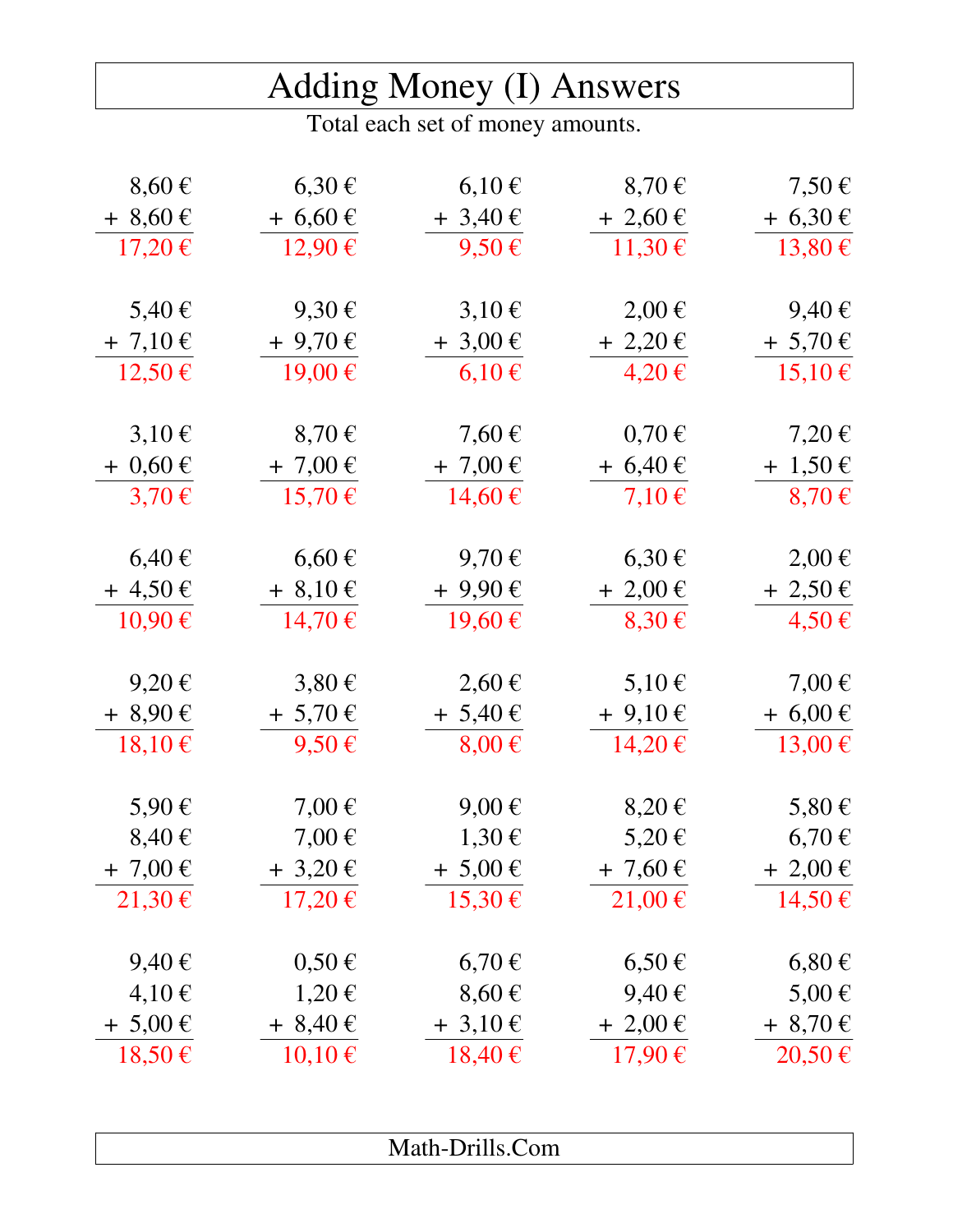#### Adding Money (J)

| 7,80 $\epsilon$ | $8,50 \in$   | $9,10 \in$   | 5,40 €       | $7,00 \in$   |
|-----------------|--------------|--------------|--------------|--------------|
| $+ 1,80 \in$    | $+ 2,00 \in$ | $+3,30 \in$  | $+2,80 \in$  | $+ 2,10 \in$ |
|                 |              |              |              |              |
|                 |              |              |              |              |
| $9,50 \in$      | $9,40 \in$   | 4,80€        | $4,00 \in$   | 4,50€        |
| $+2,60 \in$     | $+2,60 \in$  | $+ 5,50 \in$ | $+4,40 \in$  | $+9,20 \in$  |
|                 |              |              |              |              |
| $3,60 \in$      | $9,10 \in$   | 5,70 €       | $3,40 \in$   | $0,70 \in$   |
| $+6,50 \in$     | $+ 5,80 \in$ | $+ 1,90 \in$ | $+ 1,70 \in$ | $+3,80 \in$  |
|                 |              |              |              |              |
| 2,70€           | $6,40 \in$   | $0,30 \in$   | 9,40€        | $8,00 \in$   |
| $+4,90 \in$     | $+ 7,40 \in$ | $+ 0,60 \in$ | $+4,50 \in$  |              |
|                 |              |              |              | $+2,20 \in$  |
|                 |              |              |              |              |
| $6,40 \in$      | $9,90 \in$   | 1,40€        | $3,10 \in$   | $8,60 \in$   |
| $+9,40 \in$     | $+9,90 \in$  | $+8,40 \in$  | $+3,40 \in$  | $+2,20 \in$  |
|                 |              |              |              |              |
| $3,30 \in$      | $6,20 \in$   | $9,10 \in$   | $9,70 \in$   | $1,20 \in$   |
| $8,80 \in$      | 9,10€        | $5,80 \in$   | 5,10 €       | $8,70 \in$   |
| $+ 0,20 \in$    | $+3,20$ €    | $+3,90 \in$  | $+3,00 \in$  | $+ 5,20 \in$ |
|                 |              |              |              |              |
| 5,20€           | 5,30 €       | $9,90 \in$   | 9,70€        | $8,70 \in$   |
| $3,60 \in$      | 7,30 €       | $3,70 \in$   | 9,70€        | $8,90 \in$   |
| $+ 5,80 \in$    | $+ 6,70 \in$ | $+8,30 \in$  | $+8,10 \in$  | $+ 7,50 \in$ |
|                 |              |              |              |              |

| $\bullet$ - $\bullet$ - $\bullet$<br>-<br>$\mathbf{A}$<br><b>Braker</b><br>$\mathfrak{m}$<br>$\mu$ $\mu$ |
|----------------------------------------------------------------------------------------------------------|
|                                                                                                          |